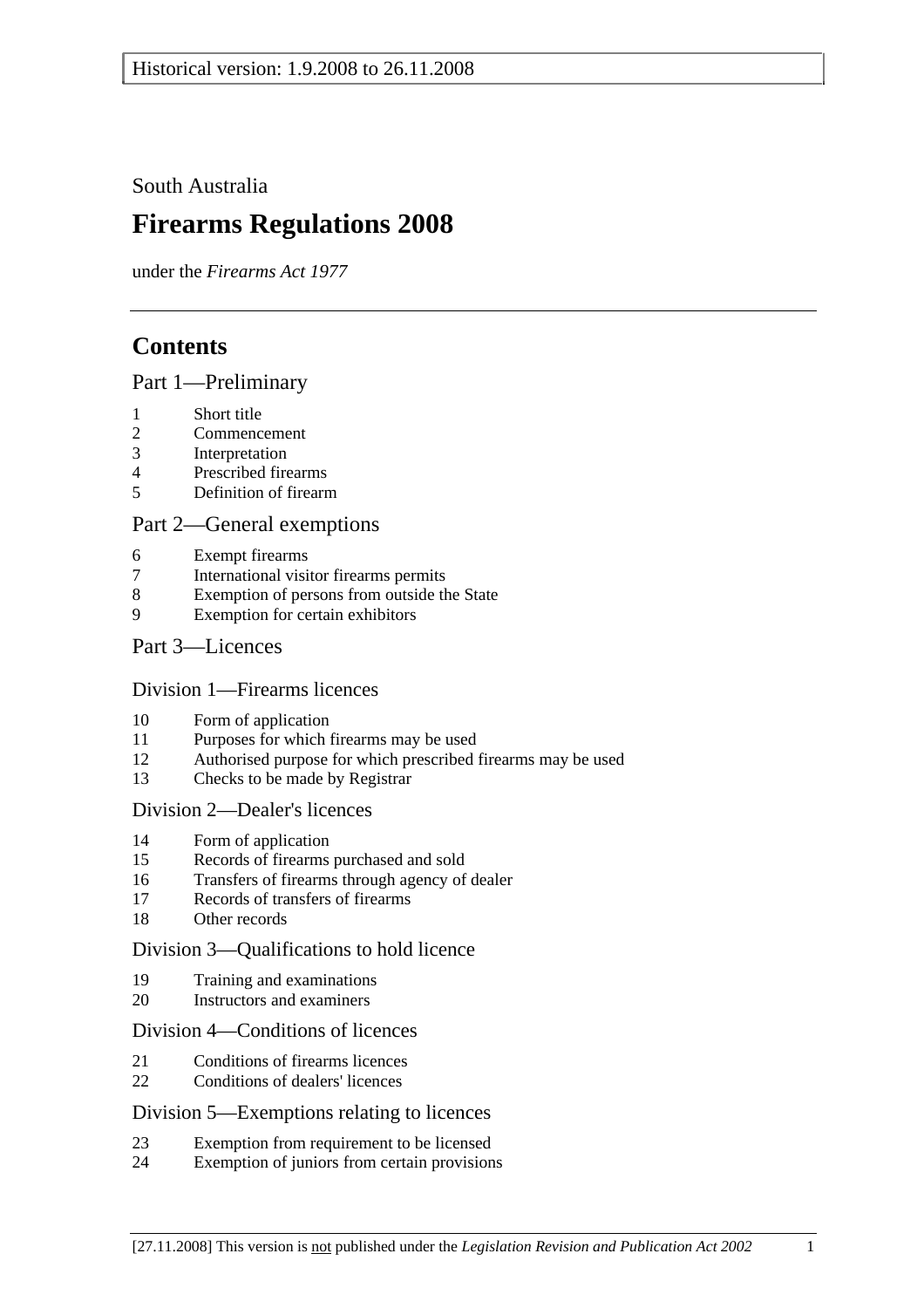#### Division 6—General

- 25 Company nominee
- 26 Replacement of licence
- 27 Reporting obligations of prescribed persons

#### Part 4—Acquisition and registration of firearms

- 28 Application for permits
- 29 Checks to be made by Registrar
- 30 Application to register firearm
- 31 Acquisition of class C firearms
- 32 Nature of alteration, loss, theft or destruction of firearm
- 33 Acquisition of class H firearms
- 34 Certificate of registration

#### Part 5—Acquisition of ammunition

- 35 Application for permit
- 36 Limit on quantity of ammunition
- 37 Exemption—acquisition and supply of gas cylinders

# Part 6—Security of firearms and ammunition

- 38 Security of firearms
- 39 Possession of prescribed firearms
- 40 Possession of firearms by dealers
- 41 Ammunition
- 42 Security of dealer's building
- 43 Exemption from Part
- Part 7—Recognised bodies

#### Division 1—Recognised firearms clubs

- 44 Application for recognition
- 45 Certificate of recognition
- 46 Approval of Registrar required for alteration to range
- 47 Club to inform Registrar of change
- 48 Acceptance of new members
- 49 Records to be kept by clubs
- 50 Change in membership

# Division 2—Recognised paint-ball operators and recognised commercial range operators

- 51 Application for recognition of paint-ball operator
- 52 Application for recognition of commercial range operator
- 53 Certificate of recognition
- 54 Alteration of grounds or range
- 55 Operator to inform Registrar of change

#### Part 8—Miscellaneous

- 56 Advertising firearm for sale
- 57 Transporting of firearms—exclusion from section 35A of Act
- 58 Records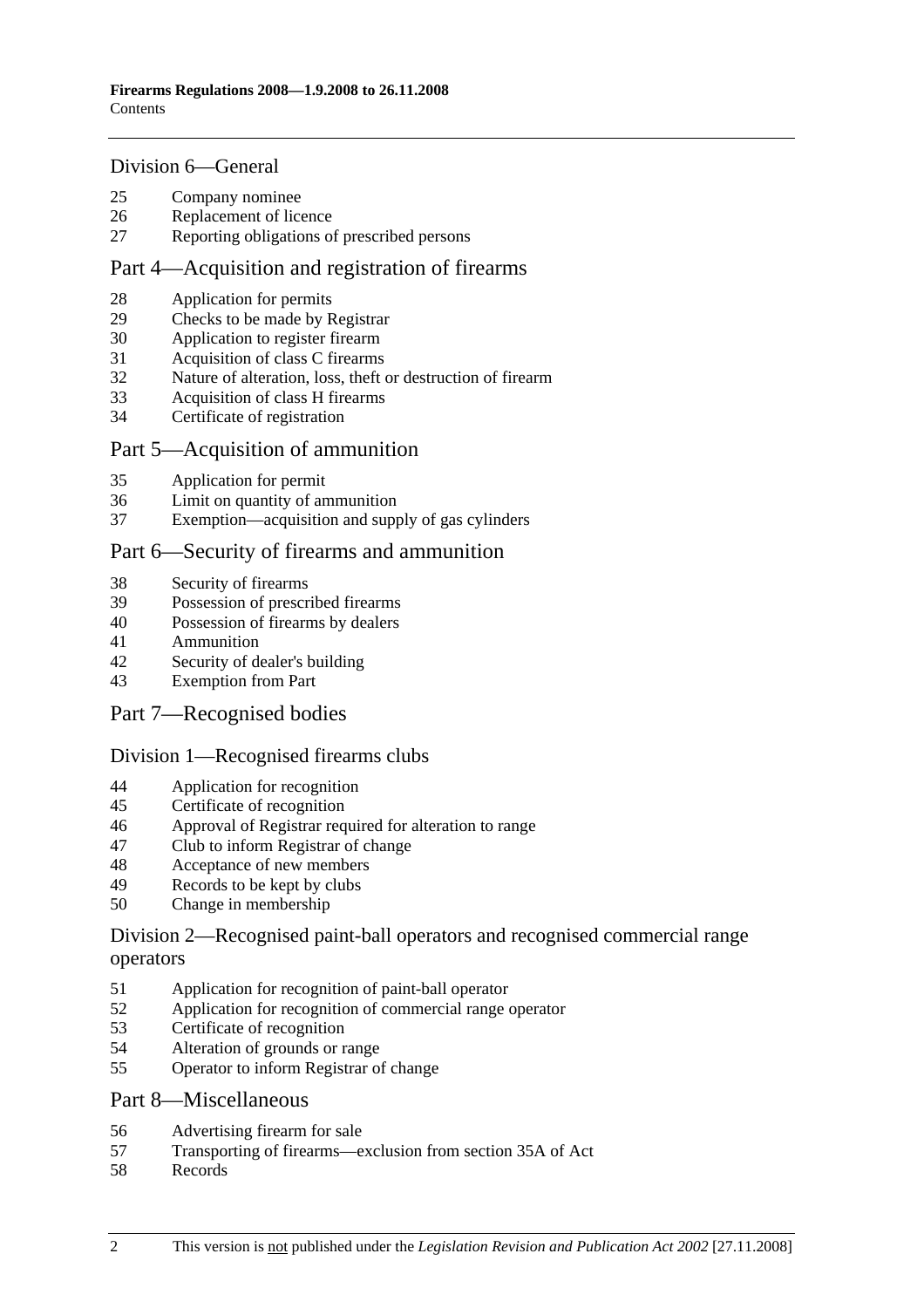- 59 Form of applications and licences etc
- 60 Fees
- 61 Offence

Schedule 1—Fees

# Schedule 2—Revocations

- 1 Revocation of *Firearms Regulations 1993*
- 2 Revocation of *Firearms (Compensation) Regulations 1996*
- 3 Revocation of *Firearms (Exemption for Certain Exhibitors) Regulations 2003*

Legislative history

# **Part 1—Preliminary**

# **1—Short title**

These regulations may be cited as the *Firearms Regulations 2008*.

# **2—Commencement**

These regulations will come into operation on 1 September 2008.

# **3—Interpretation**

(1) In these regulations, unless the contrary intention appears—

*Act* means the *Firearms Act 1977*;

*captive bolt gun* means a firearm designed to kill animals by firing a bolt that remains part of the firearm during and after firing;

*dog retriever* means a firearm designed to fire a projectile for a dog to retrieve;

*home-made firearm* means a firearm that incorporates a barrel or receiver that was made in Australia by a person who is not a licensed dealer in firearms;

*international visitor firearms permit*—see regulation 7;

*owner* in relation to land includes an occupier of the land;

*paint-ball shooting* means shooting a paint-ball firearm when participating in an organised activity on the grounds of a recognised paint-ball operator;

*power head* means a firearm (not being a captive bolt gun) designed to kill animals by striking the muzzle against the animal;

*prescribed firearm*—see regulation 4;

*rocket line launcher* means a firearm that is designed to throw a rope, cable or line of any other kind;

*underwater firearm* means a firearm—

- (a) designed to fire projectiles by means of compressed air or other compressed gas; and
- (b) designed to be used underwater; and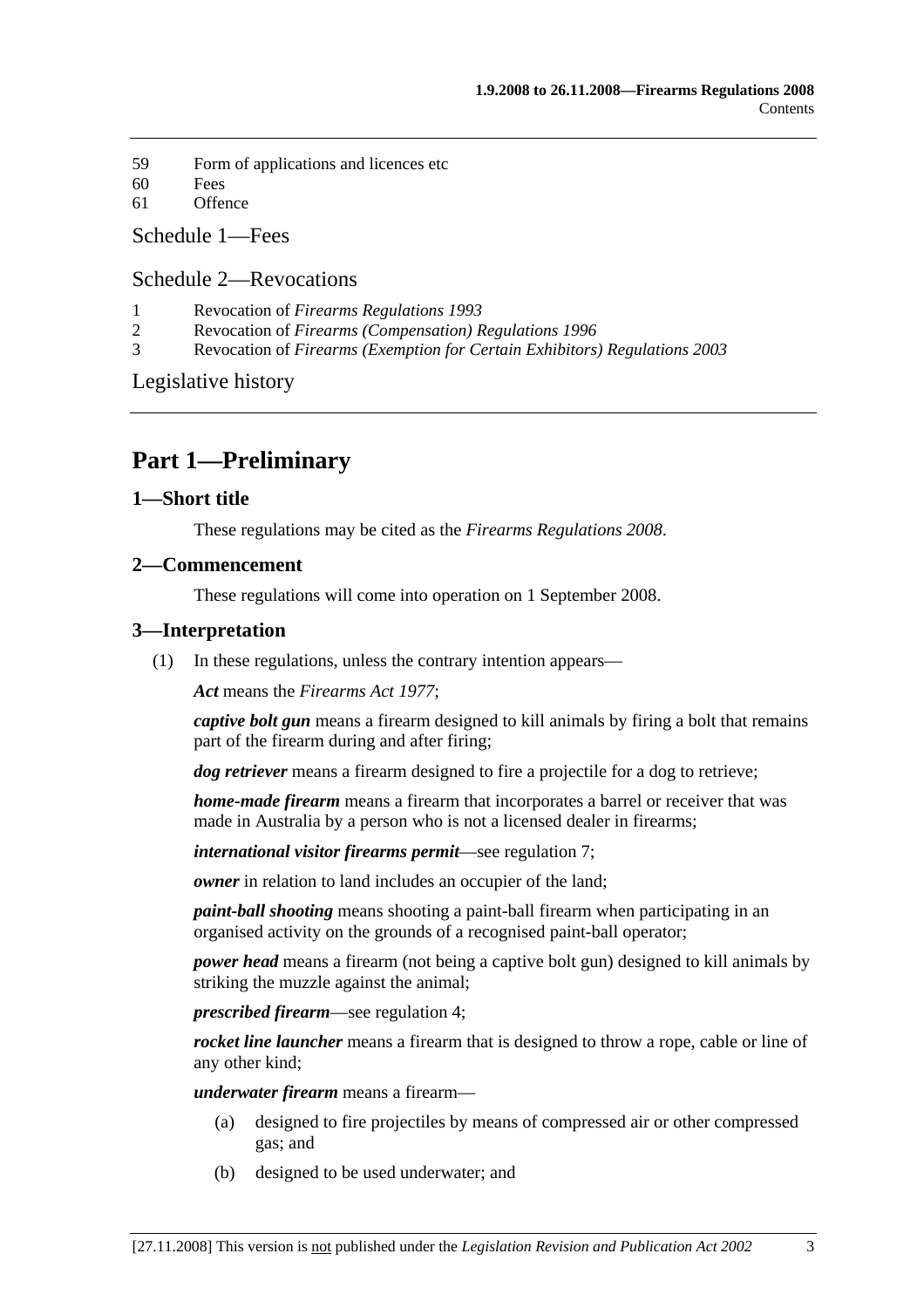(c) kept solely for use underwater;

*Very pistol* means a handgun designed to fire flares or exploding shells.

 (2) For the purposes of these regulations the length of the barrel of a firearm will be taken to be the distance from the breech face to the muzzle.

### **4—Prescribed firearms**

- (1) For the purposes of the definition of *prescribed firearm* in section 5(1) of the Act, the following firearms are prescribed:
	- (a) automatic firearms;
	- (b) mortars, bazookas, rocket propelled grenades and similar military firearms designed to fire explosive projectiles;
	- (c) firearms having 1 or more barrels of less than 330 millimetres in length (but not handguns, air rifles, air guns or power heads);
	- (d) shotguns having 1 or more barrels of less than 450 millimetres in length;
	- (e) air rifles and air guns having 1 or more barrels of less than 250 millimetres in length;
	- (f) firearms having an overall length of less than 750 millimetres (but not handguns or power heads);
	- (g) firearms (but not handguns) designed to be reduced in overall length by folding, telescoping or any other means to a length of less than 750 millimetres and then to be capable of being fired;
	- (h) firearms designed to fire projectiles containing tear gas or any other lachrymatory substance or any nauseating substance or poison (but not firearms designed to tranquillise, immobilise or administer vaccines or other medicines to animals);
	- (i) firearms designed as, and having the appearance of, other objects;
	- (j) home-made firearms;
	- (k) receivers of firearms referred to in a preceding paragraph.
- (2) When determining the overall length of a paint-ball firearm for the purposes of subregulation (1)(f) the gas cylinder and the hose connecting the cylinder to the firearm (if any) will be included.

# **5—Definition of firearm**

A toy firearm that is not designed to fire metallic projectiles is not included in the definition of *firearm* in the Act unless, in the Registrar's opinion, it should be regulated as a firearm under the Act and is the subject of a declaration to that effect by the Registrar published in the Gazette.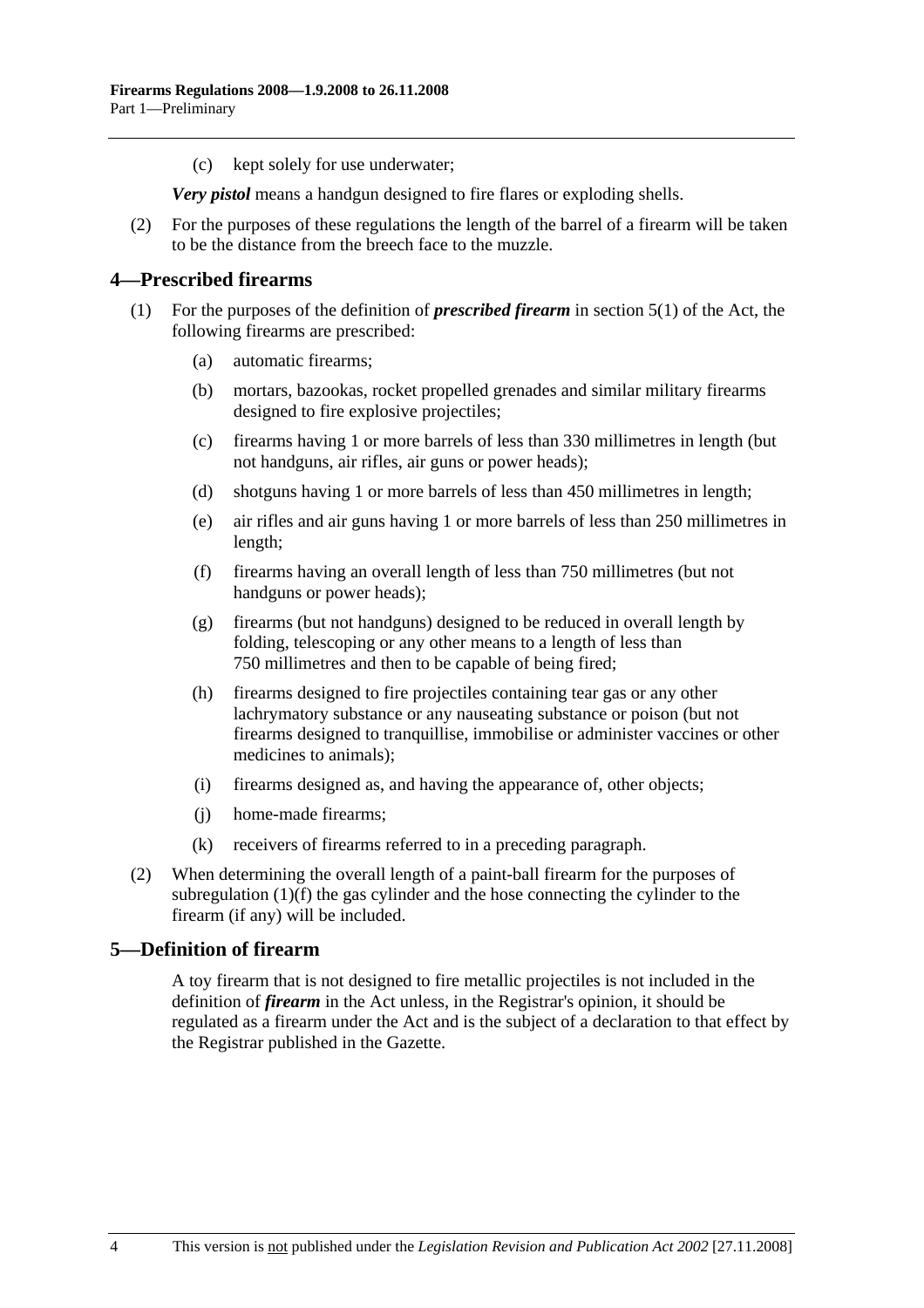# **Part 2—General exemptions**

### **6—Exempt firearms**

The following are excluded from the provisions of the Act and these regulations:

- (a) captive bolt guns;
- (b) tools or instruments powered by burning propellant or by compressed air or other compressed gas;
- (c) rocket line launchers;
- (d) devices designed to throw a net to catch animals;
- (e) devices designed to throw an object for shotgun target practice;
- (f) dog retrievers;
- (g) Very pistols used only for signalling distress or rescuing persons in distress;
- (h) a firearm that—
	- (i) has been fitted with a transmitter of infrared electromagnetic waves or a receiver of such waves or both; and
	- (ii) has been modified so as to be incapable of firing a projectile; and
	- (iii) cannot easily be modified to fire projectiles;
- (i) an underwater firearm;
- (j) receivers of firearms referred to in a preceding paragraph.
- **Note—**

The definition of *firearm* in section 5(1) of the Act excludes an antique firearm. *Antique firearm* is defined in section 5(1).

#### **7—International visitor firearms permits**

- (1) The Registrar may, on the application of a visiting shooter or a visiting security officer, issue an international visitor firearms permit to the applicant.
- (2) The application—
	- (a) must be made in a manner and form approved by the Registrar; and
	- (b) must include, or be accompanied by, such information as the Registrar requires.
- (3) The applicant must—
	- (a) provide such further information as the Registrar requires in order to determine the application; and
	- (b) provide all information in connection with the application in the form required by the Registrar; and
	- (c) provide such proof of the information supplied as the Registrar requires.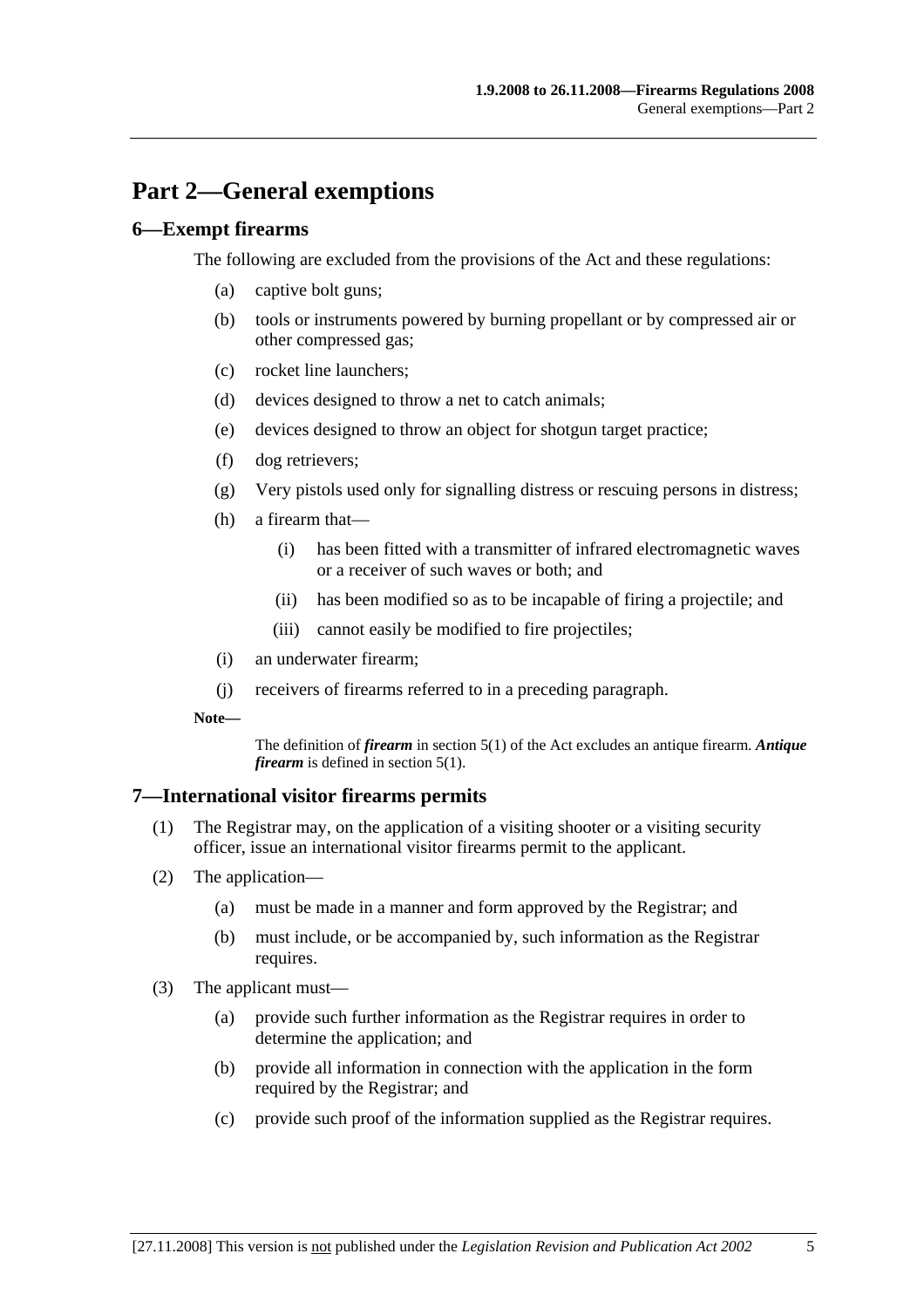- (4) A permit—
	- (a) may be issued for such term and subject to such conditions as the Registrar thinks fit; and
	- (b) may be varied or revoked by the Registrar at any time.
- (5) A permit issued under this regulation—
	- (a) must identify the firearm or firearms to which it applies; and
	- (b) must not be issued in relation to a class D firearm or a prescribed firearm.
- (6) A visiting shooter may possess and use a firearm in South Australia for the purpose of, or for a purpose related to, competitive shooting in accordance with an international visitor firearms permit issued to the shooter under this regulation or in accordance with a permit issued to the shooter under a law of another State or a Territory of the Commonwealth corresponding with this regulation.
- (7) A visiting security officer may possess and use a firearm in South Australia in accordance with an international visitor firearms permit issued to the officer under this regulation for the purpose of protecting a person identified in the permit.
- (8) A visiting shooter referred to in subregulation (6) or a visiting security officer referred to in subregulation (7) is exempt from each of the provisions of the Act and these regulations that he or she would otherwise be required to comply with in relation to activities authorised by the permit.
- (9) In this regulation—

*visiting security officer* means a person who is visiting, or who intends visiting, Australia for the purpose of providing personal security services for a foreign dignitary or official;

*visiting shooter* means a person who is visiting, or who intends visiting, Australia to participate in competitive shooting.

#### **8—Exemption of persons from outside the State**

- (1) Subject to this regulation, an unlicensed person whose usual place of residence is outside South Australia may possess and use a firearm in South Australia for a purpose permitted by these regulations if the person is authorised to do so under the law of his or her usual place of residence.
- (2) Subregulation (1) does not entitle a person whose usual place of residence is outside Australia to possess or use a class C, D or H firearm for hunting.
- (3) Subregulation (1) does not entitle a person to possess or use a firearm for the purpose of, or for a purpose related to, competitive shooting or for the purpose of protecting a person (for which the person must obtain an international visitor firearms permit).
- (4) Subject to compliance with subregulation (7), a person who moves his or her usual place of residence to South Australia may, for a period of 3 months after moving—
	- (a) possess and use class A and B firearms; and
	- (b) possess class C, D or H firearms,

in South Australia for a purpose permitted by these regulations if the person was authorised to do so under the law of his or her former place of residence.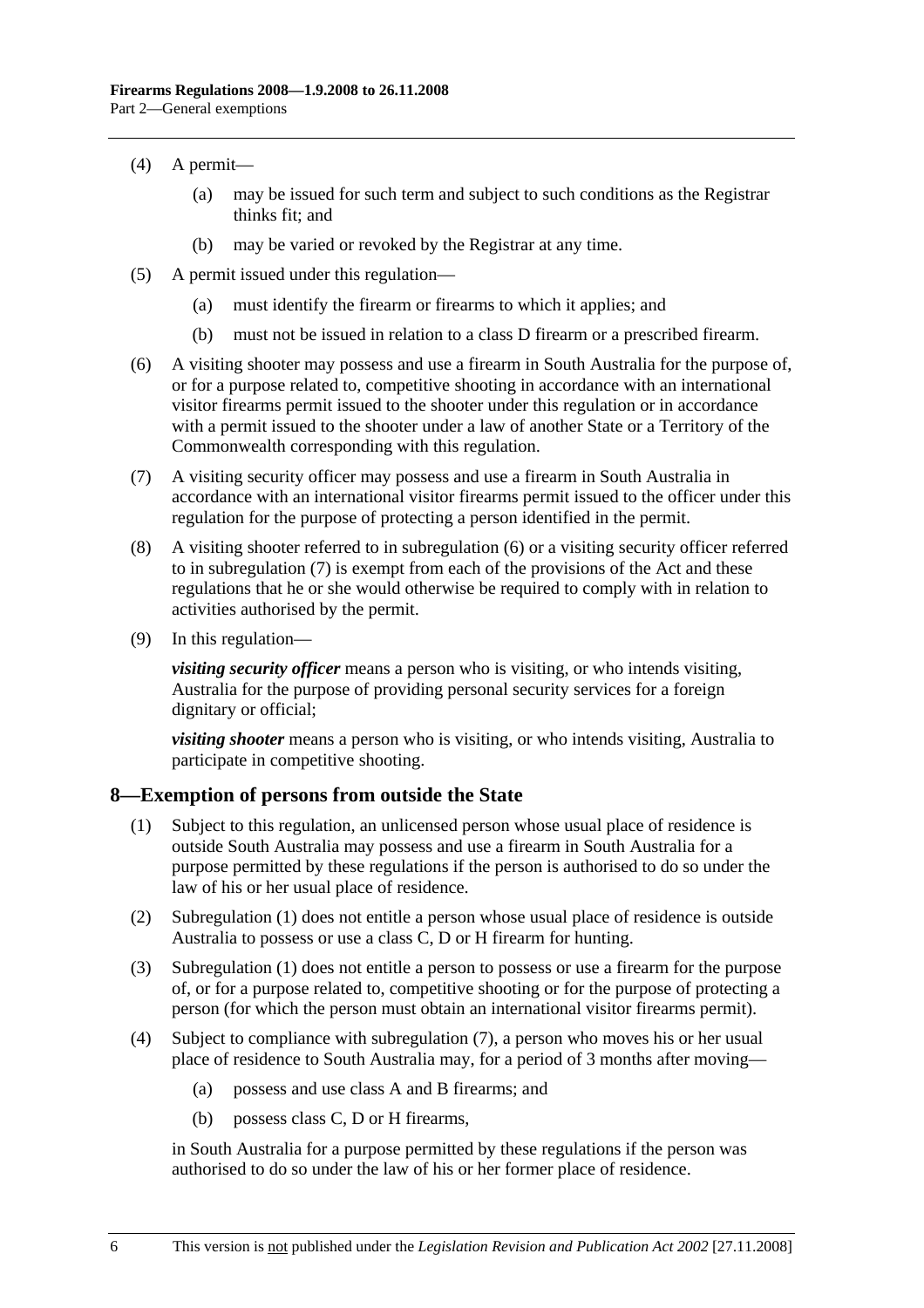- (5) A person who has possession of a firearm under subregulation (1) is not required to register the firearm.
- (6) A person referred to in subregulation  $(1)$  or  $(4)$  who has been issued with a licence under the law of his or her usual or former place of residence must carry the licence and produce it to a police officer on request.
- (7) A person who has moved his or her usual place of residence to South Australia must, within 7 days after moving apply, under the Act and these regulations for registration of, and for a licence to possess and use, the firearms in his or her possession.
- (8) The exemption provided by this regulation does not apply—
	- (a) in relation to a prescribed firearm; or
	- (b) in favour of a person who fails to comply with subregulation (6) or (7).

### **9—Exemption for certain exhibitors**

- (1) The holder of a dealer's licence who exhibits firearms at a recognised exhibition is, for the purposes of so exhibiting firearms, exempt from section  $17(4)(a)$  of the Act.
- (2) The Minister may, by notice in the Gazette, declare a specified exhibition to be a recognised exhibition for the purposes of this regulation and specify the place at which, and the period for which, the exhibition is to be held.
- (3) The Minister may, by subsequent notice in the Gazette, vary or revoke a notice under subregulation (2).
- (4) For the purposes of this regulation, firearms will only be taken to be exhibited at a recognised exhibition if they are exhibited at the place and during the period specified in the notice.

# **Part 3—Licences**

# **Division 1—Firearms licences**

#### **10—Form of application**

An application for a firearms licence, or the renewal of a firearms licence, must be in a form approved by the Registrar.

#### **11—Purposes for which firearms may be used**

- (1) A firearms licence must be endorsed by the Registrar with the purpose or purposes for which the firearm or firearms of the class or classes authorised by the licence may be used by the holder of the licence.
- (2) Subject to subregulation (3), 1 or more of the following purposes may be endorsed on a firearms licence:
	- (a) use as a member of a shooting club—1;
	- (b) target shooting—2;
	- (c) hunting—3;
	- (d) paint-ball shooting—4;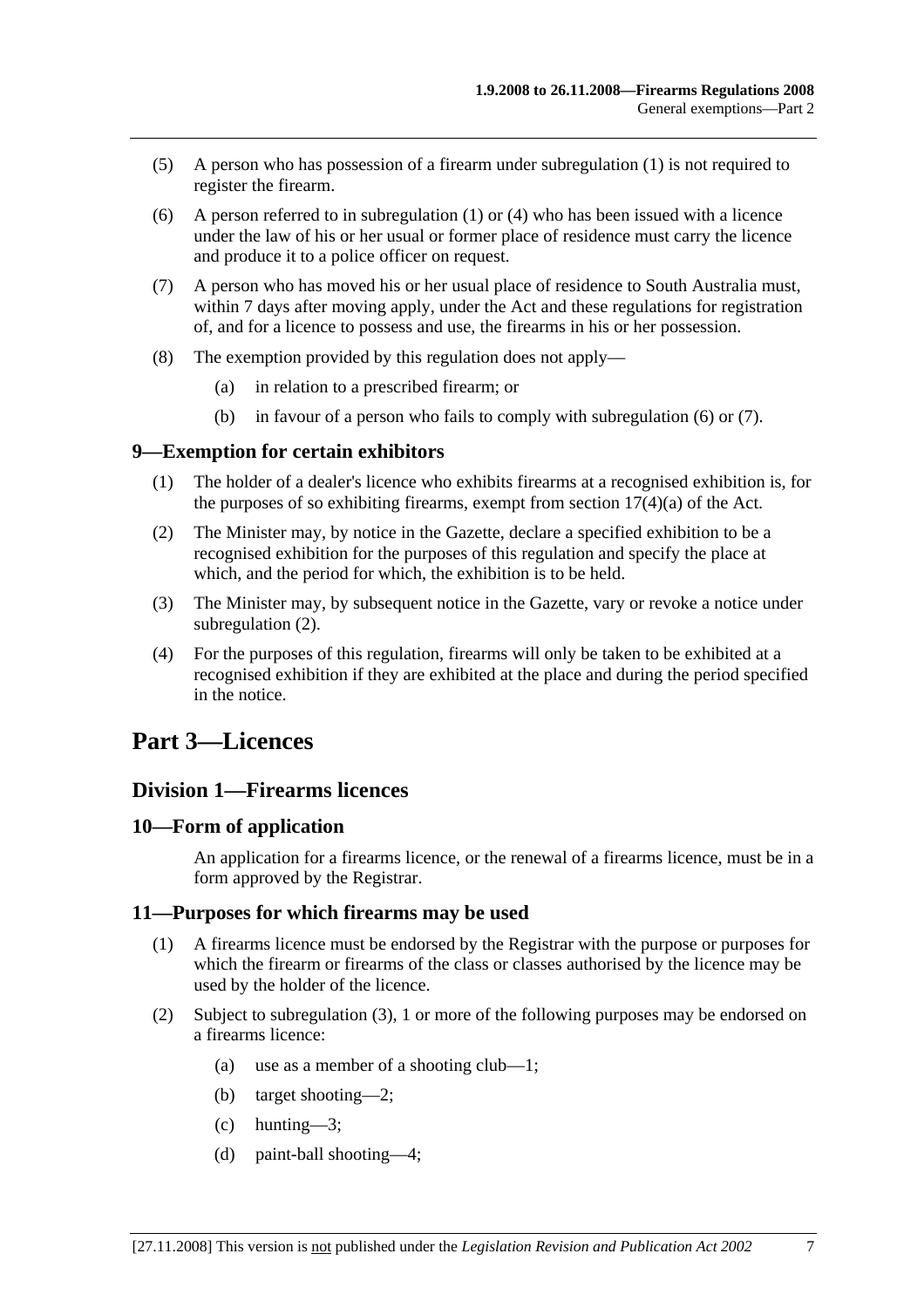- (e) use in relation to carrying on the business of primary production or in the course of employment by a person who carries on such a business—5;
- (f) use in the course of carrying on the business of guarding property or use in guarding property in the course of employment by a person who carries on that business—6;
- (g) collecting and displaying firearms;
- (h) such other purpose as is approved by the Registrar—7.
- (3) If the purpose of collecting and displaying firearms is endorsed on a licence, no other purpose may be endorsed on the licence.
- (4) A licence endorsed with the purpose of collecting and displaying firearms cannot authorise the possession of a prescribed firearm or a class D firearm.

**Note—** 

If a prescribed firearm or a class D firearm is rendered unusable in a manner stipulated by the Registrar it ceases to be a firearm (see definition of firearm in section 5(1) of the Act) and is therefore no longer subject to regulation.

- (5) The endorsement referred to in subregulation (2)(f) operates only so long as the holder of the licence holds an appropriate licence under the *Security and Investigation Agents Act 1995*.
- (6) The holder of a firearms licence who is a member of a recognised firearms club is not entitled to use a firearm for hunting in the course of club activities unless the licence, by separate endorsement, authorises the use of that class of firearm for hunting.
- (7) The purposes listed in paragraphs (a) to (h) of subregulation (2) will be sufficiently endorsed on a licence by endorsing on the licence the number appearing at the end of the relevant paragraph.

# **12—Authorised purpose for which prescribed firearms may be used**

For the purposes of section 12(7) of the Act, a person may possess and use a prescribed firearm pursuant to a firearms licence for the purpose of theatrical or cinematic productions or for such other purpose or purposes as are approved by the Registrar.

#### **13—Checks to be made by Registrar**

Before granting an application for a firearms licence or to renew or vary a firearms licence, the Registrar must check the application against the checklist adopted for that purpose by the Ministerial Council for Police and Emergency Management – Police.

# **Division 2—Dealer's licences**

#### **14—Form of application**

An application for a dealer's licence, or the renewal of a dealer's licence, must be in a form approved by the Registrar.

#### **15—Records of firearms purchased and sold**

 (1) A dealer must compile records in duplicate of firearms purchased and sold in a form approved by the Registrar for that purpose.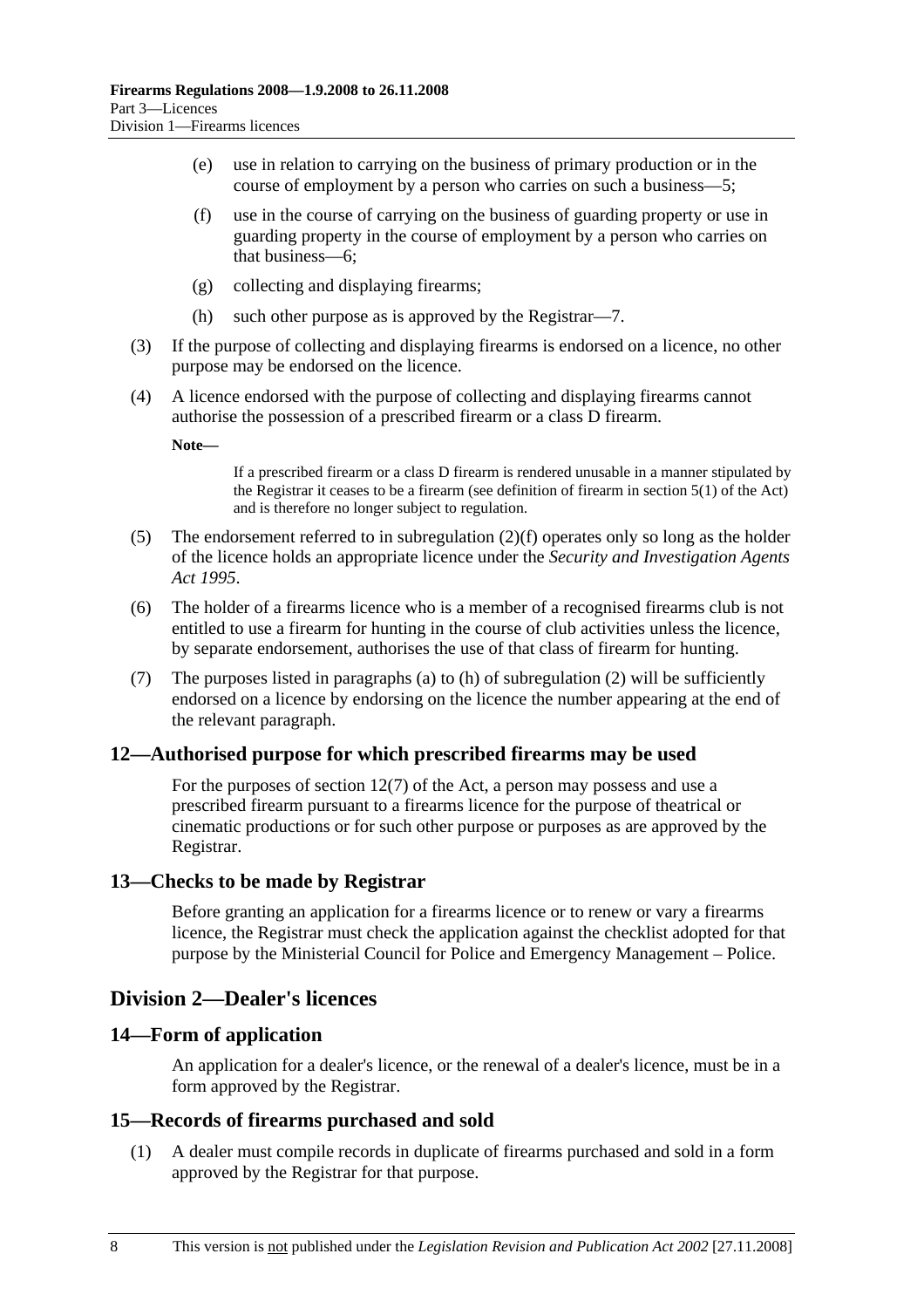- (2) Within 7 days after the end of each month, the dealer must deliver the original records in respect of that month to the Registrar.
- (3) The duplicate copy of the records must be kept for at least 3 years at the dealer's premises.
- (4) If no firearms have been purchased or sold by a dealer during a month, the dealer must deliver a copy of the appropriate form to the Registrar with "Nil Return" written across it.

# **16—Transfers of firearms through agency of dealer**

- (1) If possession of a firearm is transferred through the agency of a licensed dealer under section 15B(9)(b) of the Act, the dealer must—
	- (a) satisfy himself or herself by inspecting the relevant permit and licence that the person acquiring the firearm is entitled to acquire and possess it; and
	- (b) record—
		- (i) the name and address of the person transferring and the person acquiring the firearm and the number of each of their firearms licences; and
		- (ii) the class, make, calibre and serial number or other identification of the firearm; and
		- (iii) if the firearm is lent or hired—the duration and the terms of the loan or hire; and
	- (c) provide the Registrar with the information recorded under paragraph (b) within 1 month after possession of the firearm is transferred.
- (2) The dealer must not transfer the firearm unless he or she has complied with subregulation  $(1)(a)$  and  $(b)$ .

# **17—Records of transfers of firearms**

- (1) A dealer must compile the records referred to in regulation 16 and a dealer or an authorised officer (as the case requires) must compile the records referred to in section 15C of the Act in duplicate in a form approved by the Registrar.
- (2) Within 7 days after the end of each month the dealer or authorised officer must deliver the original records referred to in subregulation (1) in respect of that month to the Registrar.
- (3) The duplicate copy of the records must be kept for at least 3 years at the dealer's or club's premises.
- (4) If the dealer has not witnessed the transfer of possession of any firearms and has not acted as agent in the transfer of possession of any firearms during a month, the dealer must deliver a copy of the appropriate form to the Registrar with "Nil Return" written across it.
- (5) In this regulation—

*authorised officer* has the same meaning assigned by section 15B of the Act.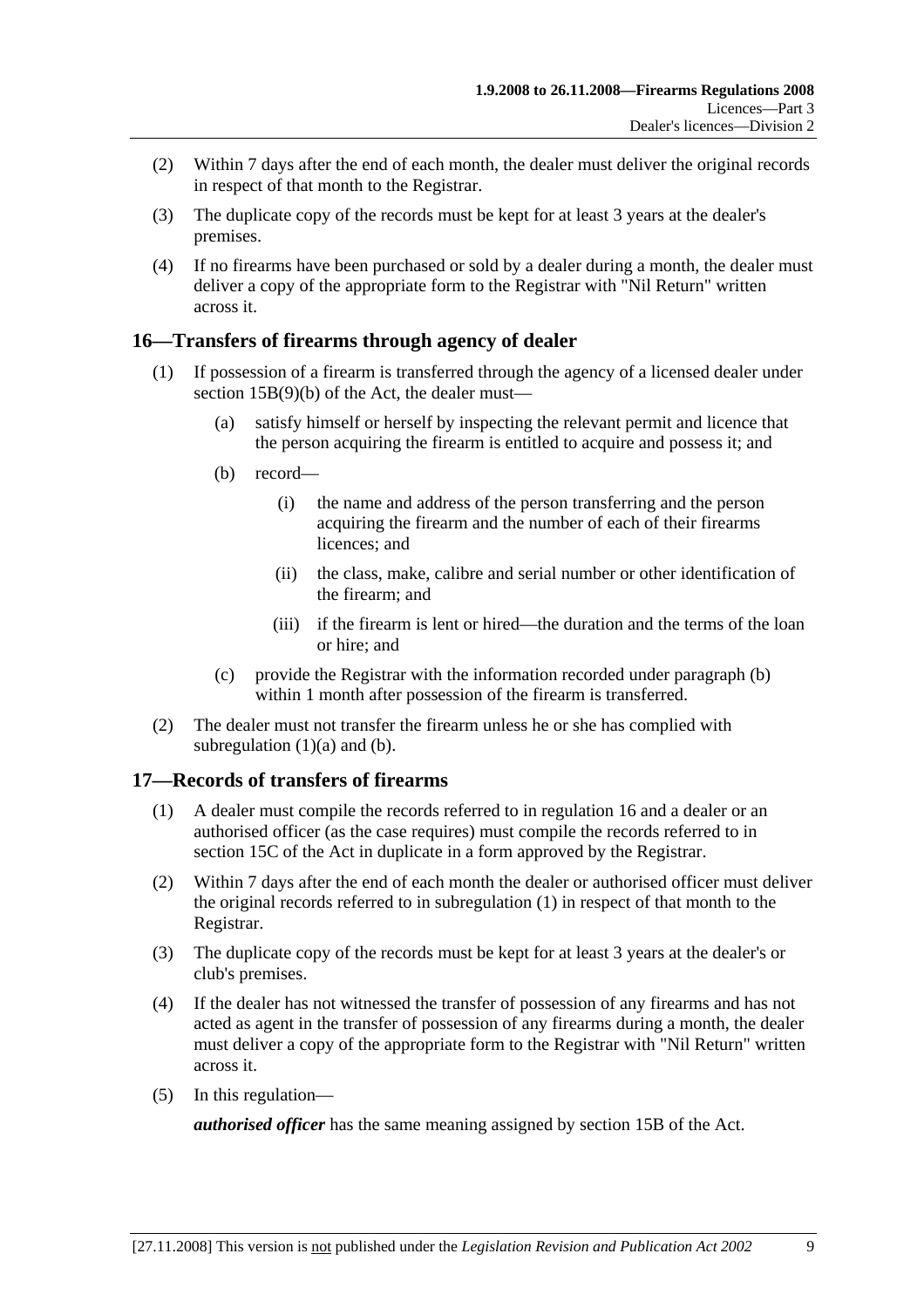# **18—Other records**

- (1) A dealer must compile records of firearms received by the dealer for repair, consignment or safe keeping in a form approved by the Registrar for that purpose.
- (2) A dealer must, if required to do so by the Registrar, compile records of ammunition purchased by the dealer and ammunition sold by the dealer in a form approved by the Registrar for that purpose.
- (3) The records must be kept for at least 3 years at the dealer's premises.

# **Division 3—Qualifications to hold licence**

### **19—Training and examinations**

- (1) The Registrar may, by notice in writing, require an applicant for a firearms licence or a dealer's licence or for the addition of classes of firearms to which a licence relates or for the endorsement of a further purpose or purposes on a licence to complete to the satisfaction of the Registrar 1 or more of the following:
	- (a) a course in the safe handling, carriage and use of firearms nominated by the Registrar;
	- (b) a written examination in the safe handling, carriage and use of firearms nominated by the Registrar;
	- (c) a practical examination in the safe handling, carriage and use of firearms nominated by the Registrar.
- (2) Subregulation (1) does not apply to an application for the renewal of a licence unless—
	- (a) a period of 1 year or more has elapsed since the licence expired; or
	- (b) the licence will authorise the possession and use of additional classes of firearm or will authorise the possession and use of firearms for additional purposes; or
	- (c) the licence is endorsed for use in the course of carrying on the business of guarding property or use in guarding property in the course of employment by a person who carries on that business.

#### **20—Instructors and examiners**

- (1) The Registrar may authorise any suitable person to conduct a course or examination for the purposes of this Division.
- (2) A person who conducts a course or examination under this Division—
	- (a) must not allow a person to attend the course or sit for the examination unless the person produces, for his or her inspection, a notice issued by the Registrar under regulation 19; and
	- (b) must compile, in a form approved by the Registrar, and keep for at least 3 years, a record of the names and addresses of all persons who attend the course or sit for the examination.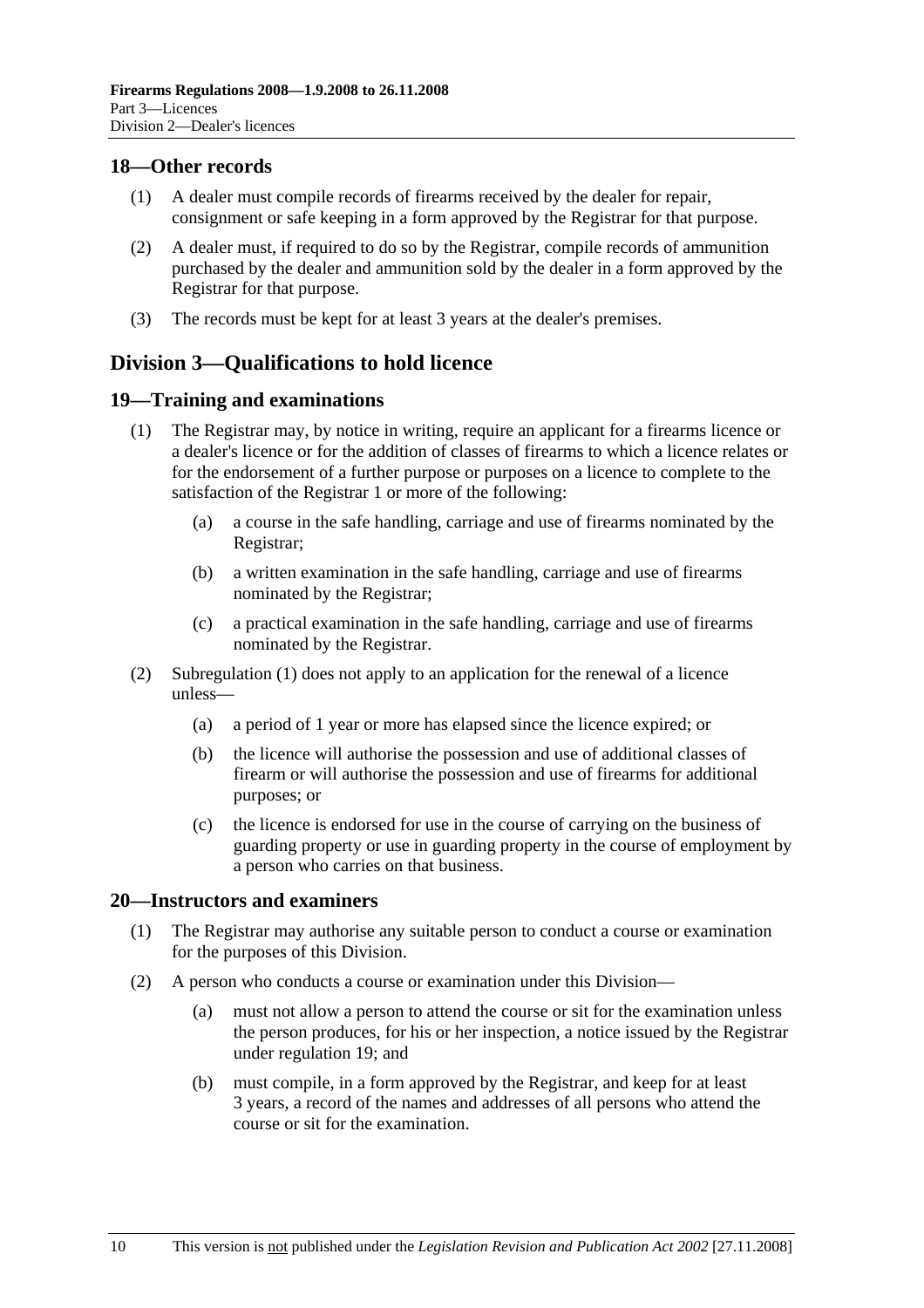(3) A person referred to in subregulation (1) must provide the Registrar with such information as he or she requests relating to courses or examinations conducted by the person.

# **Division 4—Conditions of licences**

# **21—Conditions of firearms licences**

- (1) It is a condition of a firearms licence that—
	- (a) the holder of the licence must give the Registrar written notice in a form approved by the Registrar of all changes to his or her name or address within 14 days after the change occurs; and
	- (b) every firearm that the holder of the licence has possession of pursuant to the licence must comply with section 24A of the Act; and
	- (c) the holder of the licence must comply with the provisions of Part 6 that apply to, or in relation to, firearms held pursuant to the licence; and
	- (d) when a firearm or ammunition is not secured as required by Part 6 the holder of the licence must take all reasonable precautions to ensure that the firearm or ammunition is not lost or stolen or does not come into the possession of an unauthorised person; and
	- (e) the holder of the licence must report the theft, loss or destruction of a firearm to which the licence relates to a police officer within 14 days after the theft, loss or destruction occurs; and
	- (f) if the holder of the licence informed the Registrar, when applying for the licence, of the place at which he or she intended to keep firearms pursuant to the licence when not in use and the manner in which he or she intended securing those firearms, the holder of the licence—
		- (i) must allow, at any reasonable time, a police officer to enter and inspect the place at which the firearms are kept to ensure the firearms are so secured; and
		- (ii) must give the Registrar prior written notice of any change in the place at which the firearms are kept; and
		- (iii) must not, without the approval of the Registrar, change the manner in which the firearms are secured; and
	- (g) the holder of the licence must, whenever required to do so by the Registrar, provide the Registrar with information relating to a firearm registered in his or her name or in his or her possession; and
	- (h) the holder of the licence must whenever required to do so by the Registrar provide the Registrar with information that the Registrar requires to determine whether he or she should take action under section 20(1a) of the Act.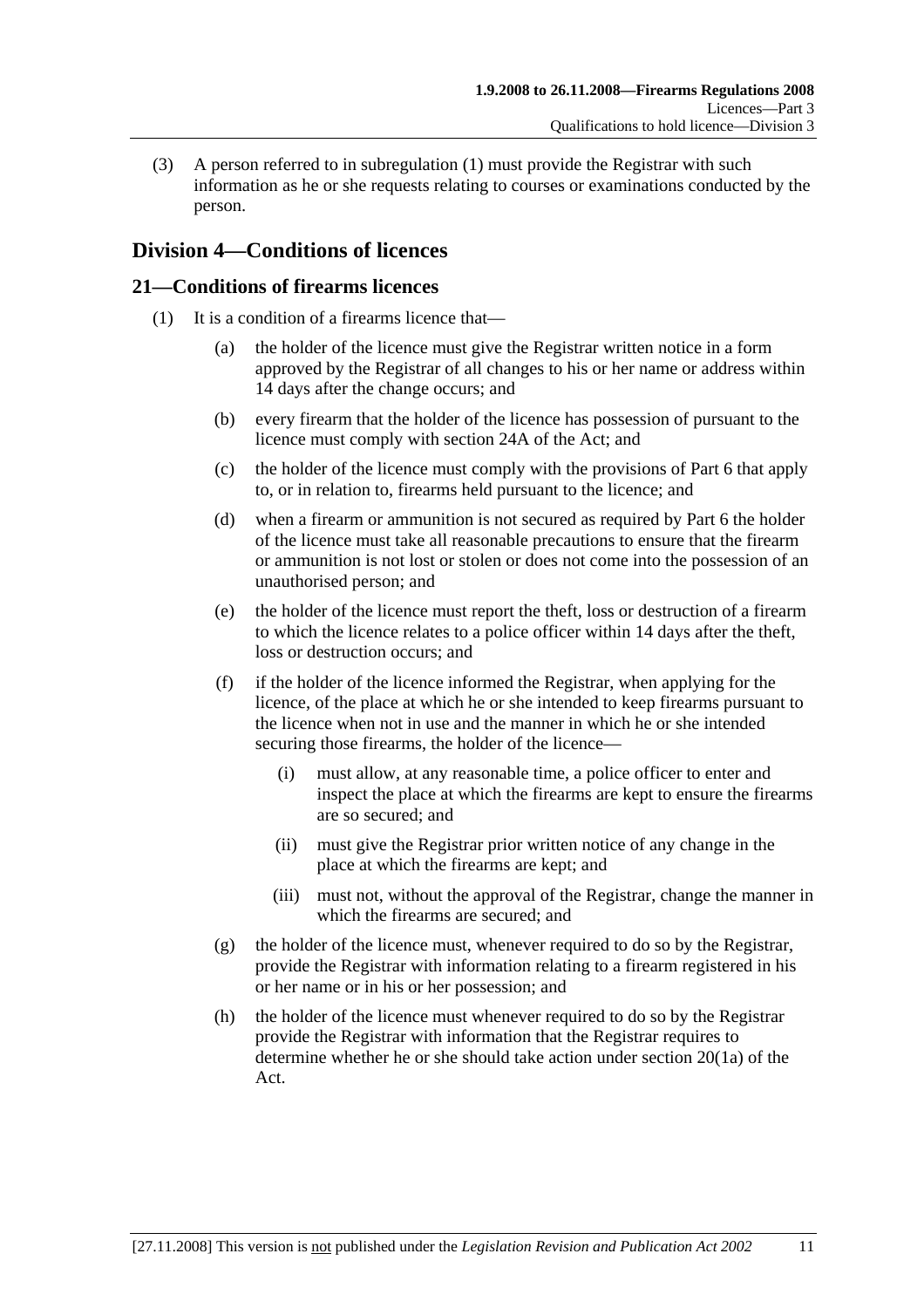- (2) It is a condition of a firearms licence that authorises the use and possession of a class C firearm that the holder of the licence must, within 14 days before each anniversary of the granting or renewal of the licence, provide the Registrar with information that the Registrar requires to determine whether he or she should take action under section 20(1a) of the Act.
- (3) It is a condition of a firearms licence that authorises the possession and use of a class C firearm that the holder of the licence may only use a firearm of that class if the requirements set out in 1 or more of the paragraphs of section 15A(3) of the Act or in regulations under section 15A(3)(a) are satisfied and then only if his or her use of the firearm is consistent with the relevant paragraph or regulation.
- (4) If the only paragraph of section 15A(3) of the Act satisfied by the holder of a firearms licence authorising the possession and use of a class C firearm is paragraph (b) (membership of The South Australian Clay Target Association Incorporated or the Australian Clay Target Association Incorporated and membership of a recognised firearms club affiliated with either of those associations), it is a further condition of the licence that the holder must be an active member of the club.
- (5) For the purposes of subregulation (3), the requirements of paragraph (a) of section 15A(3) of the Act will not be taken not to be satisfied on the ground that the holder of the licence has possession of 2 or more class C firearms if his or her possession of those firearms is consistent with another paragraph of section 15A(3) or with a regulation under section 15A(3)(d).
- (6) It is a condition of a firearms licence that authorises the possession and use of a class D firearm that the holder of the licence may only use a firearm of that class for the purpose of destroying animals and then only if his or her livelihood is gained partly or wholly from professional shooting.
- (7) It is a condition of a firearms licence that authorises the possession and use of a class H firearm that the holder of the licence may only use a firearm of that class—
	- (a) if the holder is an active member of a shooting club; or
	- (b) in relation to carrying on the business of primary production or in the course of employment by a person who carries on such a business if, in either case, the property on which the primary production business is carried on is at least 15 000 hectares in area or is a property to which subregulation (8) applies; or
	- (c) in the course of carrying on the business of guarding property or in guarding property in the course of employment by a person who carries on that business; or
	- (d) for the purpose of collecting and displaying firearms; or
	- (e) for such other purpose as is approved by the Registrar.
- (8) This subregulation applies to a property for the purposes of subregulation (7)(b) if the property was specified in a firearms licence that—
	- (a) was purportedly granted to a person for a term expiring on or after 27 September 2002; and
	- (b) authorised the person to use a class H firearm on the property in relation to carrying on the business of primary production or in the course of employment by a person who carries on such a business.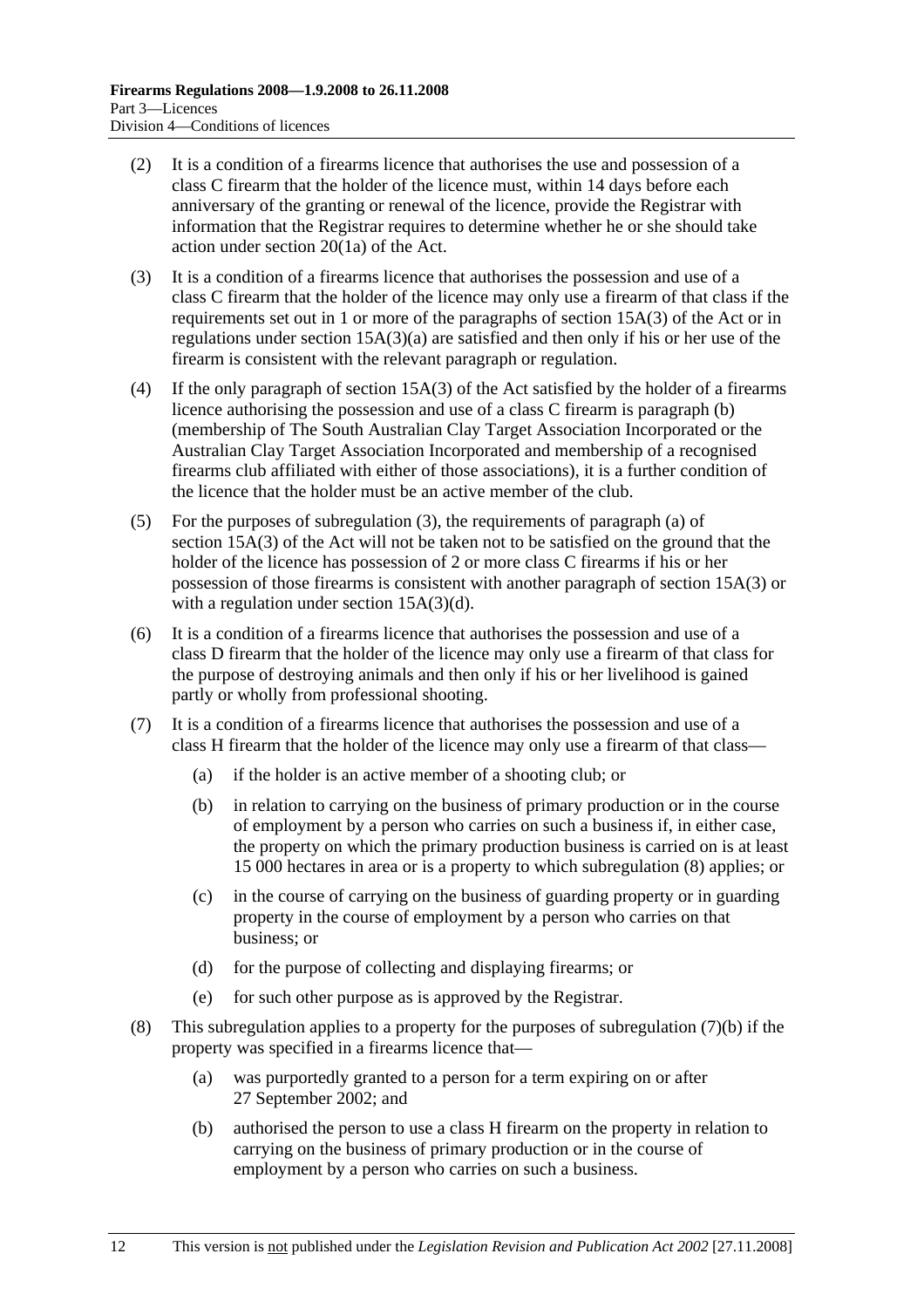- (9) It is an additional condition of a shooting club member's licence that the holder of the licence must be an active member of a shooting club for each licence year of the licence.
- (10) It is an additional condition of a shooting club member's licence that authorises the possession and use of class H firearms that the class H firearms of each of the following categories of which the holder of the licence has possession must be used by the holder in shooting club organised shoots for that category of class H firearms on at least 4 occasions during each licence year of the licence:
	- (a) air or gas operated handguns;
	- (b) .22 calibre rim fire handguns (long rifle or short);
	- (c) centre fire handguns of not more than .38 calibre;
	- (d) handguns of more than .38 calibre.
- (11) It is an additional condition of a collector's licence—
	- (a) that in the case of all firearms in the collection manufactured after 1900—
		- (i) the bolt, breech block or firing pin of the firearm must be locked in a container kept separately from the firearm; or
		- (ii) the trigger of the firearm must be immobilised by means of a trigger lock; or
		- (iii) the firearm is secured by such other method as is approved by the Registrar; and
	- (b) that the holder of the licence must be an active member of a collectors' club for each licence year of the licence; and
	- (c) that the holder of the licence does not have possession of any ammunition that can be used in a firearm owned by the collector for the purpose of collecting and displaying firearms (excluding ammunition for use in a firearm that the collector is authorised to have possession of and use for some other purpose endorsed on a separate firearms licence); and
	- (d) that none of the firearms included in the collection is a prescribed firearm; and
	- (e) that the firearms included in the collection must not be fired without the written approval of the Registrar.
- (12) If the purpose, or 1 of the purposes, endorsed on a firearms licence is paint-ball shooting, it is a condition of the licence that only a paint-ball firearm will be used for the purposes of paint-ball shooting.
- (13) A licence to possess a prescribed firearm is subject to the following conditions in addition to the conditions prescribed by subregulation (1):
	- (a) the firearm to which the licence relates must not be used to fire a projectile;
	- (b) the firearm must be kept at the premises and in the manner specified in the licence unless approval to the contrary is granted by the Registrar;
	- (c) the holder of the licence must not surrender control of the firearm except when disposing of the firearm.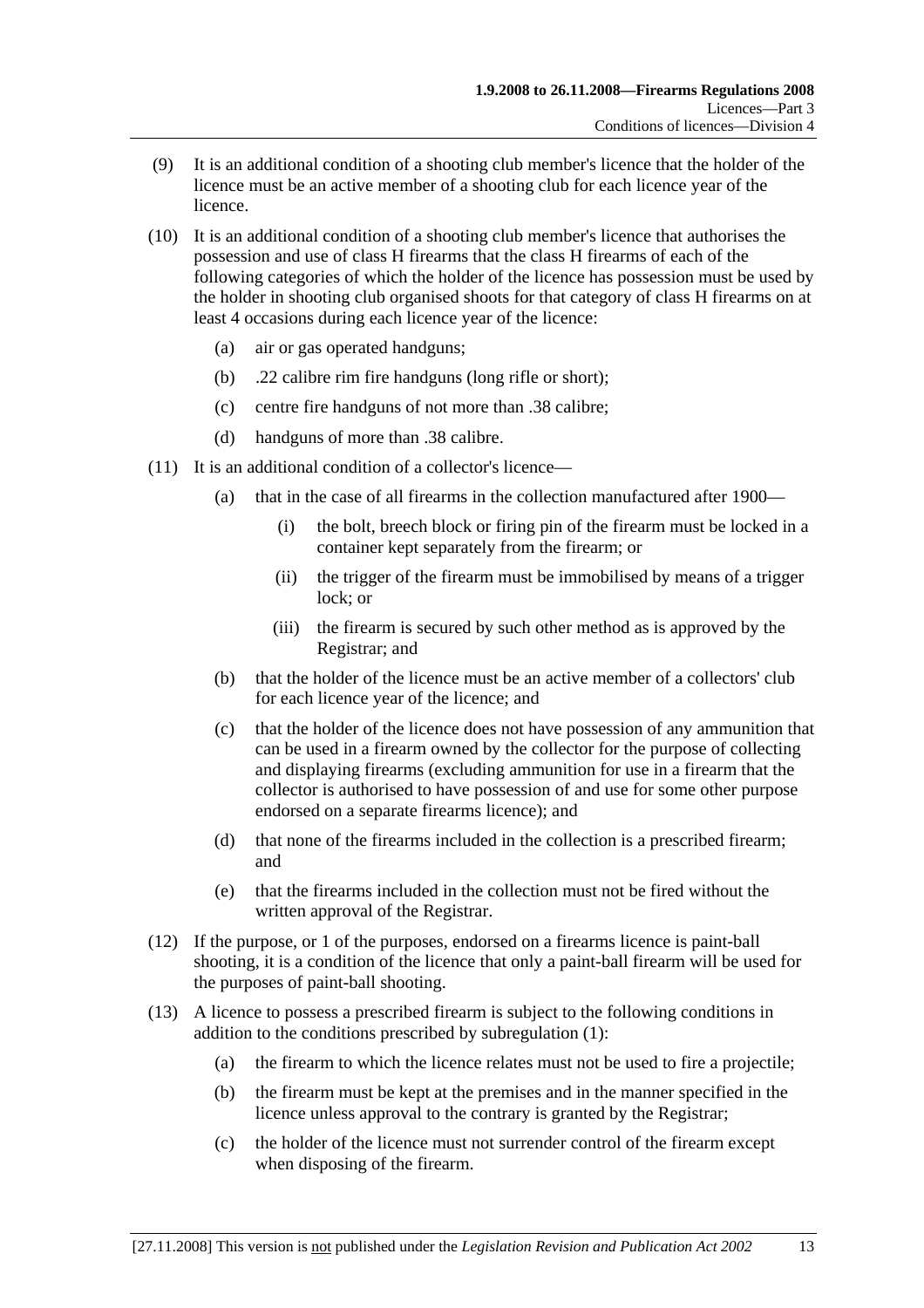(14) The conditions imposed by subregulations (3) and (6) do not apply to a licence held solely to enable the holder of the licence to possess and use firearms for the purposes of a contract with the Crown in right of this State or in any of the Crown's other capacities or for the purpose of tendering for such a contract.

# **22—Conditions of dealers' licences**

- (1) It is a condition of a dealer's licence that—
	- (a) the dealer must give the Registrar written notice in a form approved by the Registrar of all changes to his or her name or address within 14 days after the change occurs; and
	- (b) the dealer must comply with the provisions of Part 6 that apply to, or in relation to, firearms or ammunition held pursuant to the licence; and
	- (c) when a firearm or ammunition is not secured as required by Part 6, the dealer must take all reasonable precautions to ensure that the firearm or ammunition is not lost or stolen or does not come into the possession of an unauthorised person; and
	- (d) the dealer must report the theft, loss or destruction of a firearm that is owned or held by the dealer in the course of carrying on business as a dealer in firearms to a police officer within 14 days after the theft, loss or destruction occurs; and
	- (e) subject to subregulation (2), the dealer does not carry on business as a dealer in firearms or ammunition except at the premises authorised by the licence; and
	- (f) in the course of carrying on business as a dealer in firearms, the dealer does not keep firearms at any premises except those referred to in paragraph (e) unless he or she does so for the purpose of testing or repairing those firearms; and
	- $(g)$  the dealer must not deal in—
		- (i) mechanisms or other fittings that can be fitted to a firearm to convert it to an automatic firearm; or
		- (ii) mechanisms or other fittings that, when fitted to a suitable firearm, will enable the firearm to fire grenades or other explosive projectiles; and
	- (h) during the hours that members of the public have access to the premises referred to in paragraph (e), the dealer displays the licence, or a copy of the licence (the copy does not need to include a photograph of the holder of the licence), in those premises in a position in which it is likely to be seen and read by members of the public; and
	- (i) the dealer identifies, in a manner approved by the Registrar, each firearm that he or she owns in the course of carrying on business as a dealer in firearms; and
	- (j) the dealer must produce to a police officer on request the records kept by him or her pursuant to the Act and these regulations; and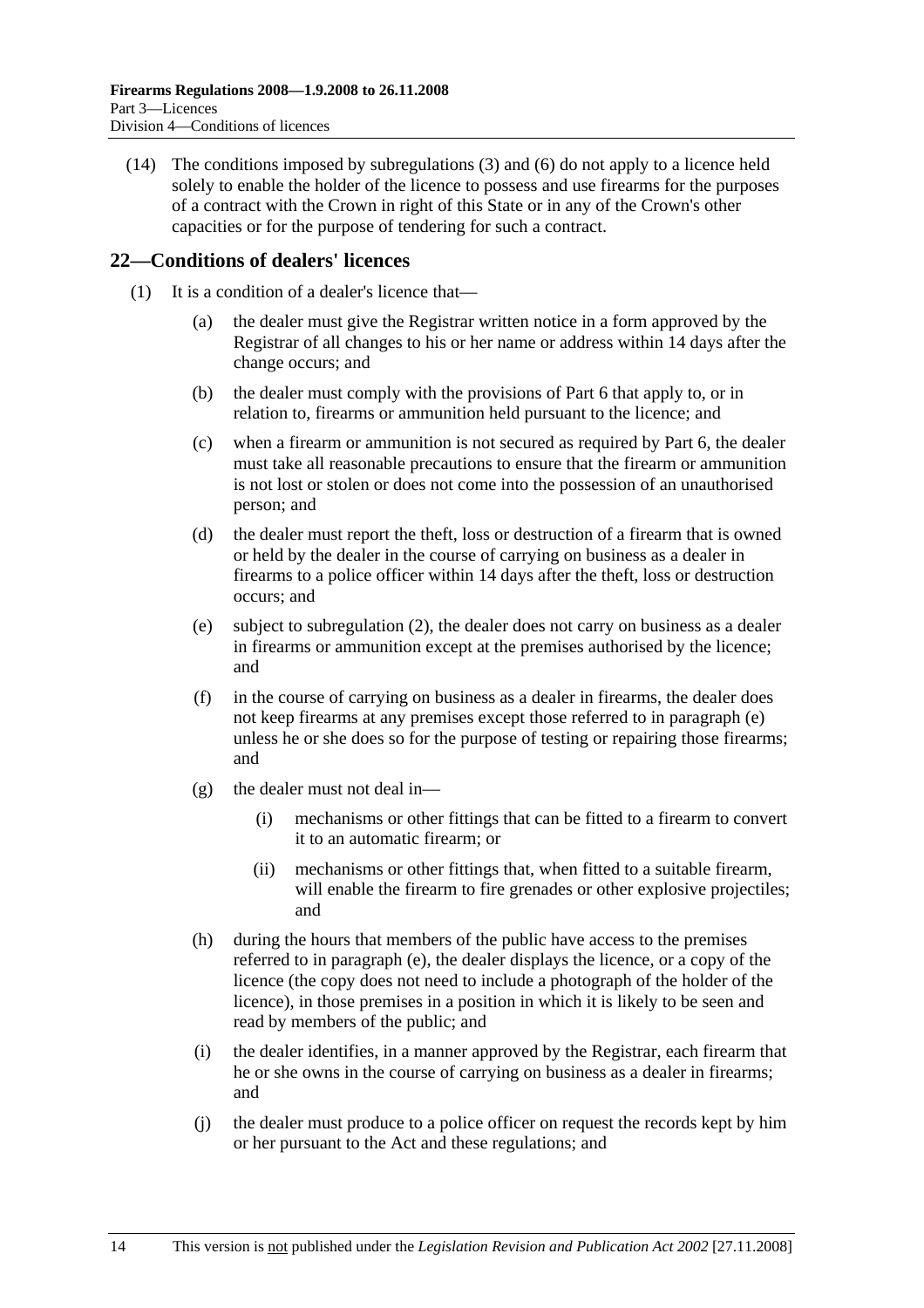- (k) the dealer must allow a police officer to enter and inspect any premises at which the dealer is authorised by the licence to carry on business for the purpose of enforcement of the Act and these regulations; and
- (l) the dealer must, whenever required to do so by the Registrar or a police officer, provide the Registrar or member with information relating to a firearm recorded to, or in the possession of, the dealer.
- (2) A dealer may—
	- (a) exhibit firearms and ammunition for the purpose of sale by auction and may sell firearms or ammunition by auction at a place other than his or her premises; and
	- (b) exhibit firearms and ammunition for any other purpose at places other than his or her premises if he or she does not exhibit—
		- (i) 2 or more identical firearms; or
		- (ii) more than 50 rounds of identical ammunition.

# **Division 5—Exemptions relating to licences**

# **23—Exemption from requirement to be licensed**

- (1) An offence is not committed against section 11 of the Act in the following circumstances:
	- (a) by a person of or over the age of 14 years but under the age of 18 years who has possession of or uses a registered firearm if—
		- (i) he or she is with, and is under the continuous supervision of, his or her parent or guardian or some other person approved by his or her parent or guardian; and
		- (ii) the person providing the supervision holds a firearms licence authorising possession of the firearm for the purpose for which it is being used;
	- (b) by a person of or over the age of 14 years but under the age of 18 years who has possession of or uses a firearm if that person is (with the consent of his or her parent or guardian) with, and is under the continuous supervision of, a recognised coach who holds a firearms licence authorising possession of the firearm for the purpose for which it is being used;
	- (c) by a person who has possession of or uses a firearm for the purpose of a course or examination in the safe handling, carriage and use of firearms if that person is with, and is under the continuous supervision of, a person authorised by the Registrar to conduct the course or examination;
	- (d) by a person of or over the age of 18 years who has possession of or uses a firearm if that person is with, and is under the continuous supervision of, a person who is registered as the owner of the firearm and who holds a firearms licence authorising possession of the firearm for the purpose for which it is being used;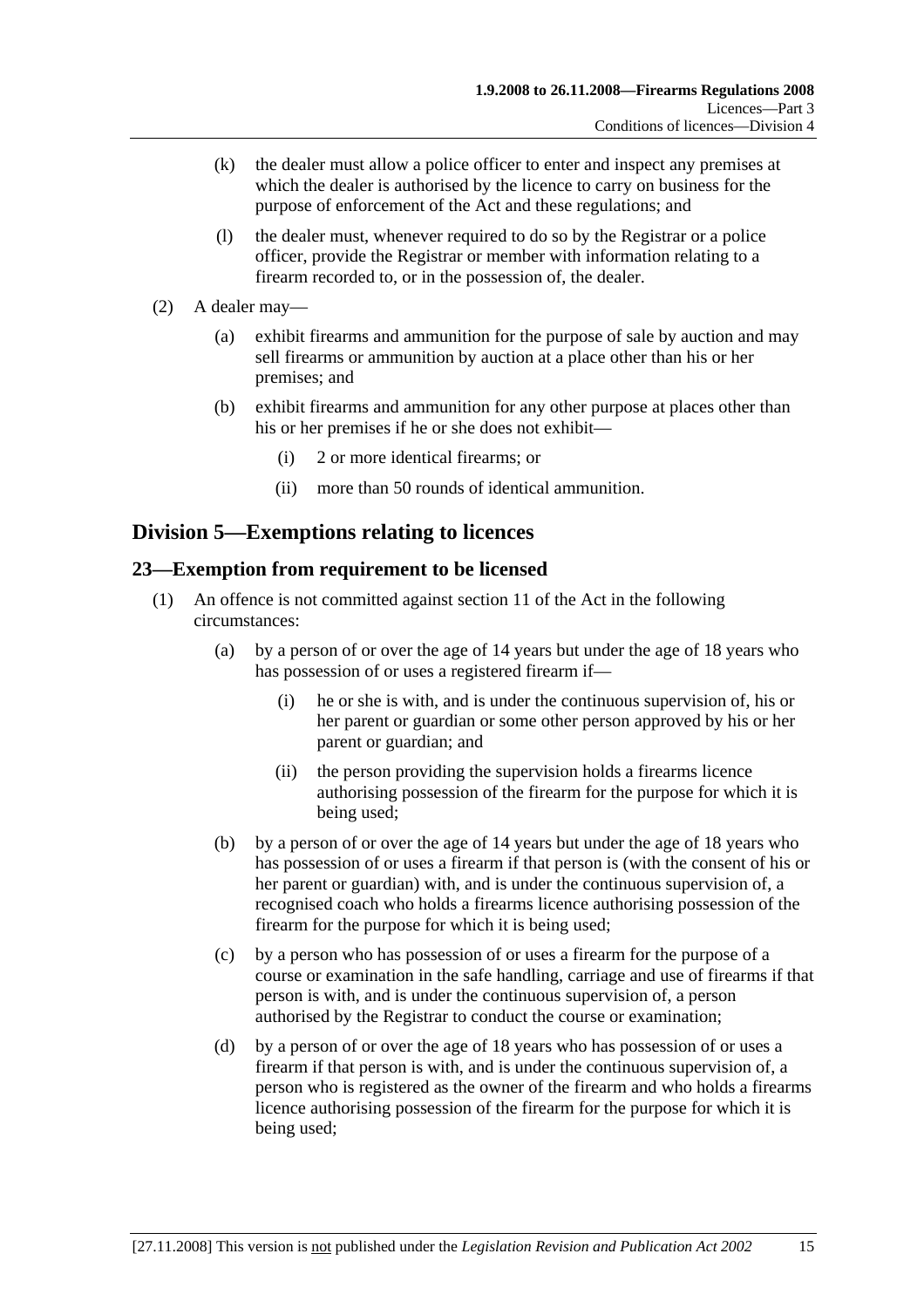- (e) by a person who has possession of or uses a class C firearm on the grounds of a recognised firearms club that is affiliated with The South Australian Clay Target Association Inc. or the Australian Clay Target Association Inc. for the purpose of shooting in an activity of the club conducted in accordance with the rules of the Australian Clay Target Association Inc. if that person is with, and is under the continuous supervision of, a person who holds a firearms licence authorising possession of the firearm for the purpose for which it is being used;
- (f) by a person of or over the age of 14 years but under the age of 18 years who has possession of or uses a firearm at facilities provided by the South Australian Sports Institute if that person is (with the consent of his or her parent or guardian) with, and under the continuous supervision of, a person who holds a firearms licence authorising possession of the firearm for the purpose for which it is being used;
- (g) by a person of any age who has possession of or uses a firearm (including a prescribed firearm)—
	- (i) in the course of rehearsal for, or the performance of, a theatrical production; or
	- (ii) in the course of rehearsal for, or the filming of, a scene in the production of a film,

if that person is under the continuous supervision of a person who holds a firearms licence authorising possession of the firearm for the purpose for which it is being used.

- (2) An offence is not committed against section 11 of the Act by a person who is of or over the age of 10 years but under the age of 14 years in the circumstances set out in subregulation (1)(a) or (b) if the firearm concerned is a class A firearm.
- (3) For the purposes of subregulation  $(1)(d)$ , a person will be taken to be registered as the owner of a firearm if he or she is the nominee of a body, whether incorporate or unincorporate, that is registered as the owner of the firearm.
- (4) In this regulation—

*recognised coach* means a person who has been recognised by a recognised firearms club as being a fit and proper person to instruct others in the skills of using firearms.

# **24—Exemption of juniors from certain provisions**

- (1) A person who—
	- (a) has reached the age of 12 years but has not reached the age of 18 years; and
	- (b) is a member of a recognised firearms club; and
	- (c) needs to hold a firearms licence in order to participate in a competition or competitions held in another State or a Territory of the Commonwealth or held in another country,

is, subject to the conditions set out in subregulation (2), exempt from section 12(3) and (8) of the Act.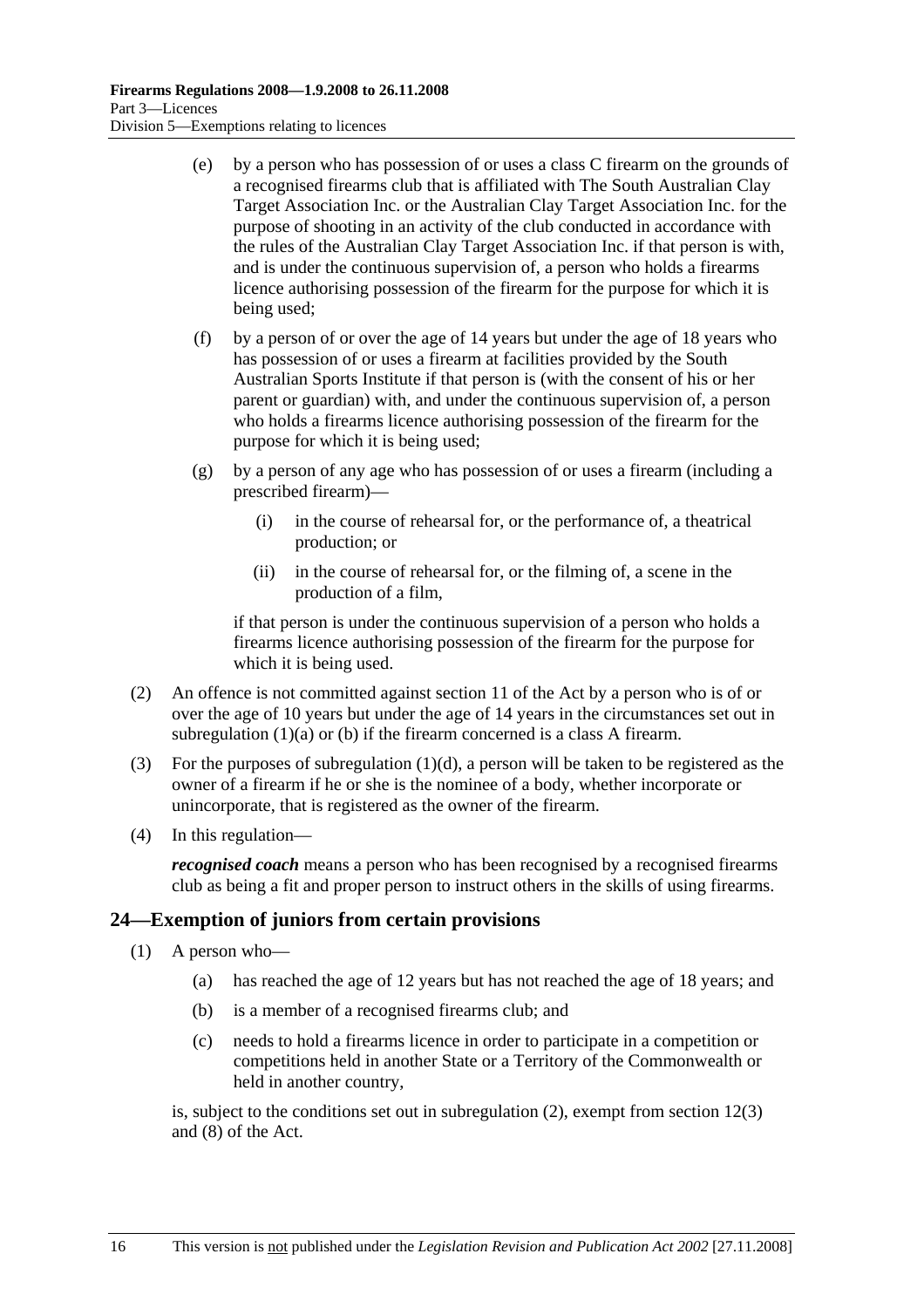- (2) The conditions are as follows:
	- (a) the only purpose that may be endorsed on a licence granted to an exempt person referred to in subregulation (1) is use of a firearm as a member of a recognised firearms club; and
	- (b) the term of a licence granted to an exempt person referred to in subregulation (1) is 1 year; and
	- (c) a licence granted to an exempt person referred to in subregulation (1) cannot be renewed; and
	- (d) an exempt person referred to in subregulation (1) who is the holder of a licence must not apply for a permit authorising the acquisition of a firearm.

# **Division 6—General**

#### **25—Company nominee**

- (1) A company that holds a licence must appoint a person—
	- (a) who is, in the opinion of the Registrar, a fit and proper person to have control of the company's firearms; and
	- (b) who is employed by the company and has his or her usual place of residence in the State,

to have control of the company's firearms at the place at which they are kept by the company.

- (2) Without limiting the meaning of fit and proper person in subregulation  $(1)(a)$ , a person will be taken not to be a fit and proper person for the purposes of that subregulation if the Registrar would refuse to grant a firearms licence to that person.
- (3) A person appointed under subregulation (1) must keep a record of—
	- (a) the firearms under his or her control; and
	- (b) the names of the persons who have possession of those firearms and the periods during which they have possession of them.
- (4) A company must give the Registrar written notice in a form approved by the Registrar of the name and address of the person appointed by the company under subregulation (1).

#### **26—Replacement of licence**

If a person applies for replacement of a licence, and the Registrar is satisfied, on information provided by the applicant or on such other evidence as he or she requires, that the licence has been lost, stolen or destroyed, the Registrar may, on payment of the fee fixed by Schedule 1, issue a replacement for the licence.

#### **27—Reporting obligations of prescribed persons**

The following classes of persons are prescribed for the purposes of the definition of *prescribed person* in section 20A of the Act:

- (a) persons registered as nurses under the *Nurses Act 1999*;
- (b) registered psychologists under the *Psychological Practices Act 1973*;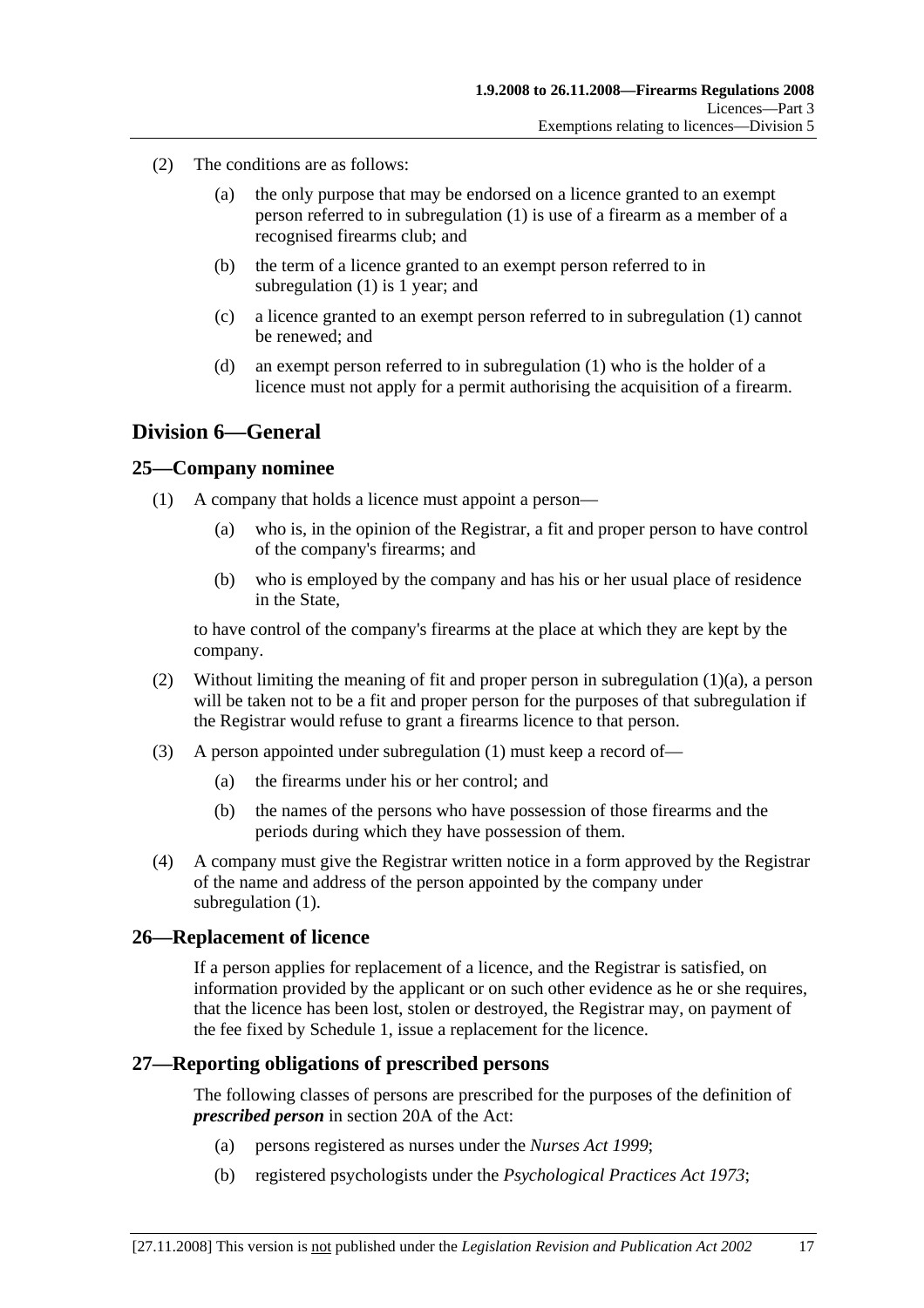- (c) professional counsellors;
- (d) social workers.

# **Part 4—Acquisition and registration of firearms**

### **28—Application for permits**

An application for a permit to acquire a firearm must be in a form approved by the Registrar.

#### **29—Checks to be made by Registrar**

Before granting an application for a permit to acquire a firearm, the Registrar must check the application against the checklist adopted for that purpose by the Ministerial Council for Police and Emergency Management – Police.

### **30—Application to register firearm**

- (1) Subject to subregulation (2), an application to register a firearm must be in a form approved by the Registrar and the applicant must produce the following to the police officer to whom the application is made:
	- (a) the permit authorising the acquisition of the firearm; and
	- (b) the firearm; and
	- (c) the licence authorising the person producing the firearm to have possession of it.
- (2) A person who applies for registration of a firearm in circumstances referred to in regulation  $8(7)$  is not bound to comply with subregulation  $(1)(a)$  or  $(c)$ .

# **31—Acquisition of class C firearms**

The following requirements are prescribed for the purposes of section 15A(3)(d) of the Act:

- (a) in relation to the acquisition of class C firearms for the purpose of collection and display—
	- (i) the Registrar is satisfied that the applicant for the permit to acquire the class C firearm has, or genuinely intends to acquire, a collection of firearms that has, or will have, significant commemorative, historical, investment or other value; and
	- (ii) the firearm is to be acquired to form part of the collection;
- (b) in relation to the acquisition of class C firearms by the Royal Zoological Society of South Australia Incorporated—
	- (i) the applicant for the permit to acquire the class C firearm is the Royal Zoological Society of South Australia Incorporated; and
	- (ii) the Registrar is satisfied that the Society needs the firearm for the operation of its zoos.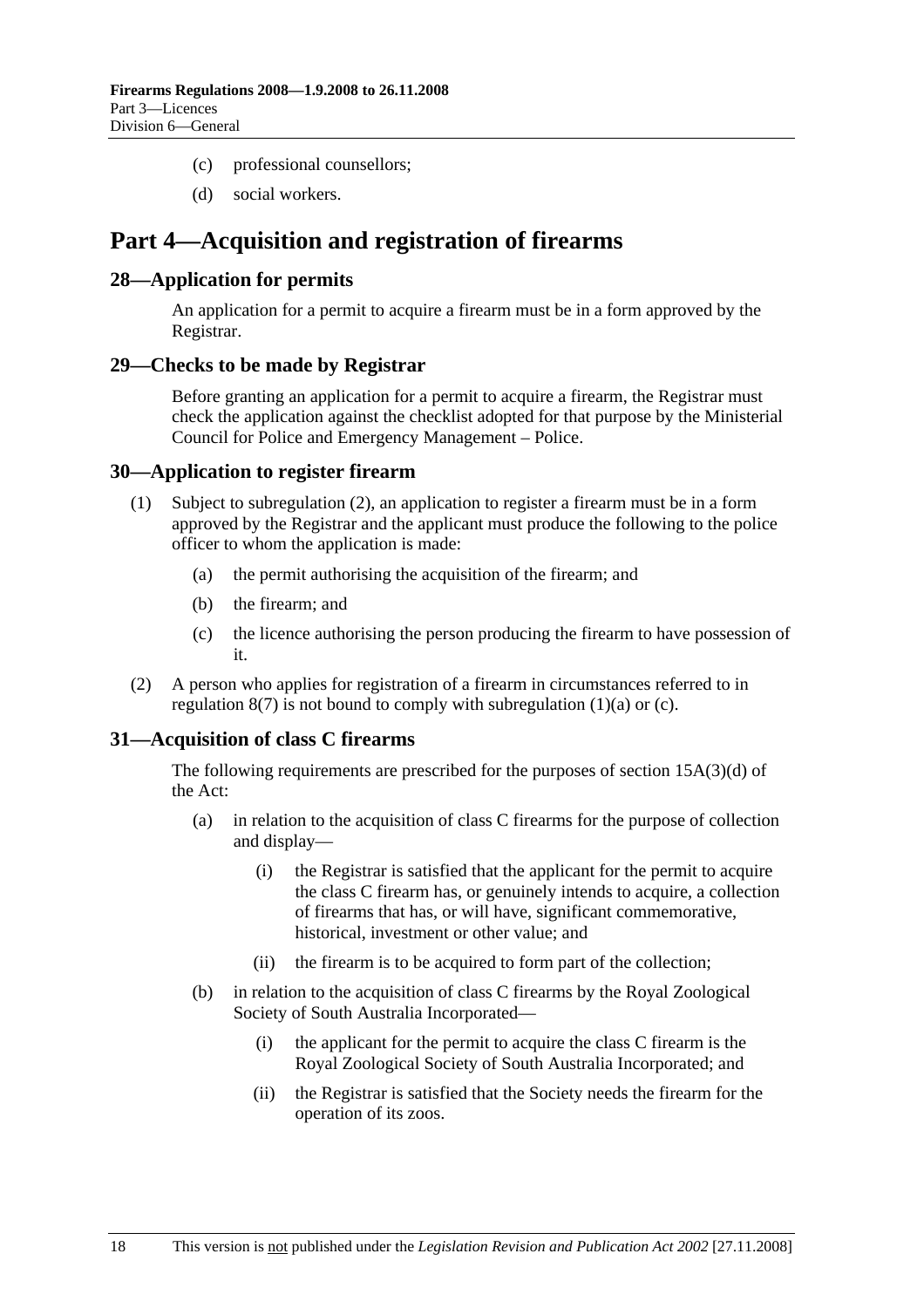### **32—Nature of alteration, loss, theft or destruction of firearm**

A notice to the Registrar under section 25 of the Act must be in a form approved by the Registrar.

### **33—Acquisition of class H firearms**

- (1) For the purposes of section 15A(4b) of the Act, the Registrar may grant to an applicant who is the holder of a shooting club member's licence a permit to acquire a class H firearm—
	- (a) despite a restriction on barrel length set out in section 15A(4b)(a) of the Act, if the Registrar is satisfied that the firearm is a visually distinctive and highly specialised target pistol; or
	- (b) despite the restriction to firearms of not more than .38 calibre, if the Registrar is satisfied that the firearm is of not more than .45 calibre and is required for shooting events of the kind known as metallic silhouette or single (western) action.
- (2) For the purposes of section 15A(4b) of the Act, the barrel length of a class H firearm is to be measured as follows:
	- (a) in the case of a revolver, the length is to be measured from the muzzle to the breech end immediately in front of the cylinder;
	- (b) in the case of any other class H firearm, the length is to be measured from the muzzle to the breech face (including where the chamber is incorporated in the barrel);
	- (c) if the firearm is self-loading, the measurement must be taken when the slide is forward and the breech face or bolt is in a closed position;
	- (d) any alteration to the barrel that is permanently attached is to be included in the portion measured.
- (3) For the purposes of section 15A(4c) of the Act, in order for a collector to be granted a permit to acquire class H firearms manufactured after 1946, the collector must be a genuine student of arms who—
	- (a) has been an active member of a collectors' club for at least the preceding 2 years; and
	- (b) has a significant collection of handguns with a proper thematic structure; and
	- (c) has provided displays or published articles to advance the body of knowledge of firearms history and development.

#### **34—Certificate of registration**

- (1) The Registrar must issue a certificate of registration to the person in whose name the firearm is registered.
- (2) The Registrar may, on payment of the fee fixed by Schedule 1, issue a certificate to replace 1 that has been lost, stolen or destroyed.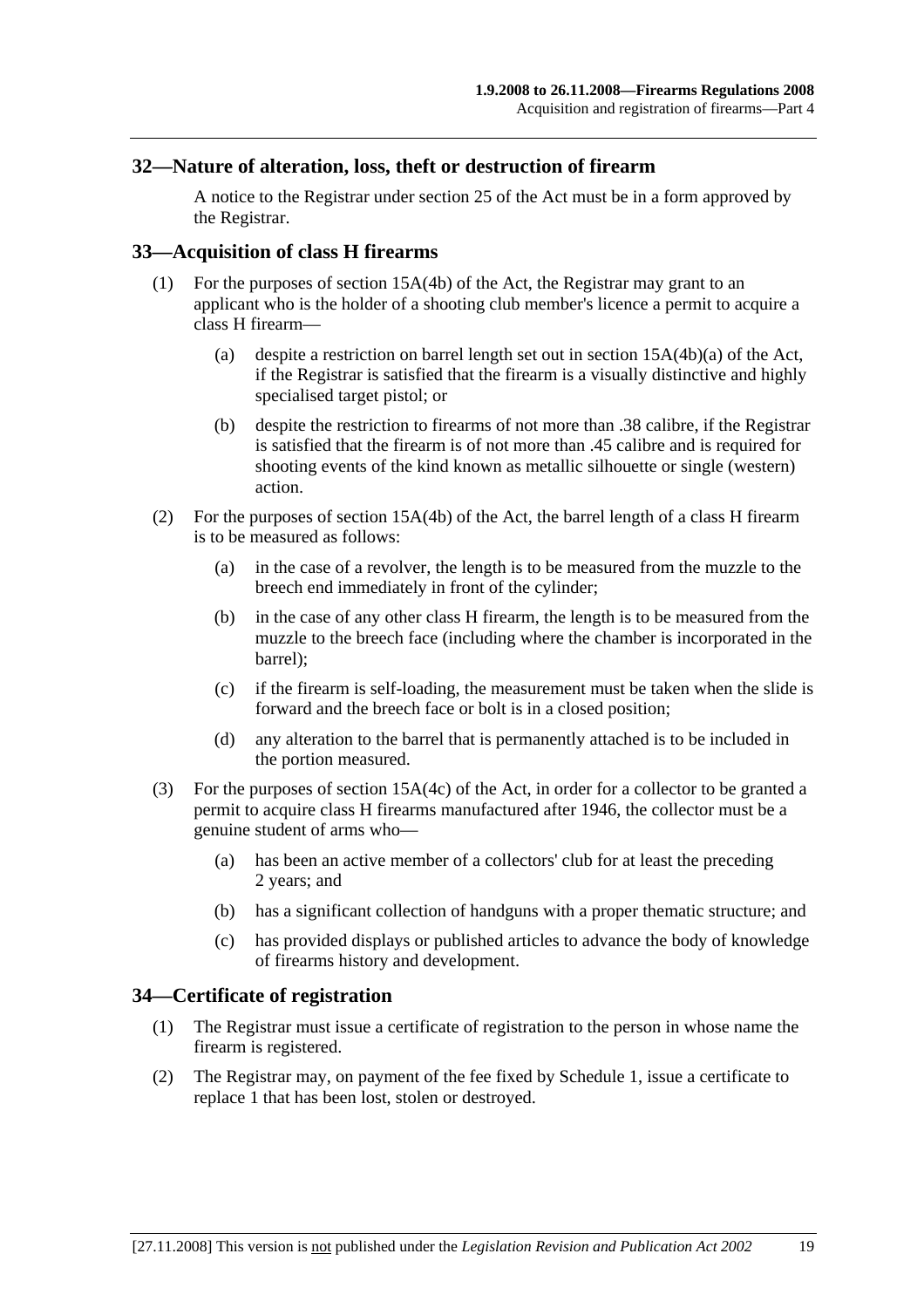# **Part 5—Acquisition of ammunition**

# **35—Application for permit**

An application to the Registrar for a permit to acquire ammunition must—

- (a) be in a form approved by the Registrar; and
- (b) be accompanied by information required by the Registrar; and
- (c) be accompanied by the fee fixed by Schedule 1.

#### **36—Limit on quantity of ammunition**

A person must not own or have in his or her possession ammunition that exceeds the reasonable needs of that person for the immediately following 12 months.

# **37—Exemption—acquisition and supply of gas cylinders**

A person who acquires or supplies a cylinder of compressed gas designed for use in a firearm is exempt from section 21B of the Act in relation to the acquisition or supply of the cylinder.

# **Part 6—Security of firearms and ammunition**

### **38—Security of firearms**

- (1) A person (not being a dealer) who has possession of a class A or B firearm must keep the firearm secured by—
	- (a) securely attaching and locking it to part of the building in which it is kept; or
	- (b) keeping it in a locked cabinet made of hardwood or steel that is securely attached to the building in which it is kept; or
	- (c) keeping it in a locked safe made of steel that is securely attached to the building in which it is kept; or
	- (d) keeping it in a locked steel and concrete strong room; or
	- (e) such other method as is approved by the Registrar.
- (2) A person (not being a dealer) who has possession of a class C, D or H firearm must keep the firearm secured by—
	- (a) keeping it in a locked safe made of steel that is securely attached to the building in which it is kept; or
	- (b) keeping it in a locked steel and concrete strong room; or
	- (c) such other method as is approved by the Registrar.
- (3) A cabinet or safe referred to in subregulation (1) or (2) must—
	- (a) be fitted with fittings and locks that prevent it from being easily forced open; and
	- (b) be made of material of sufficient thickness to prevent it being easily broken, opened or destroyed.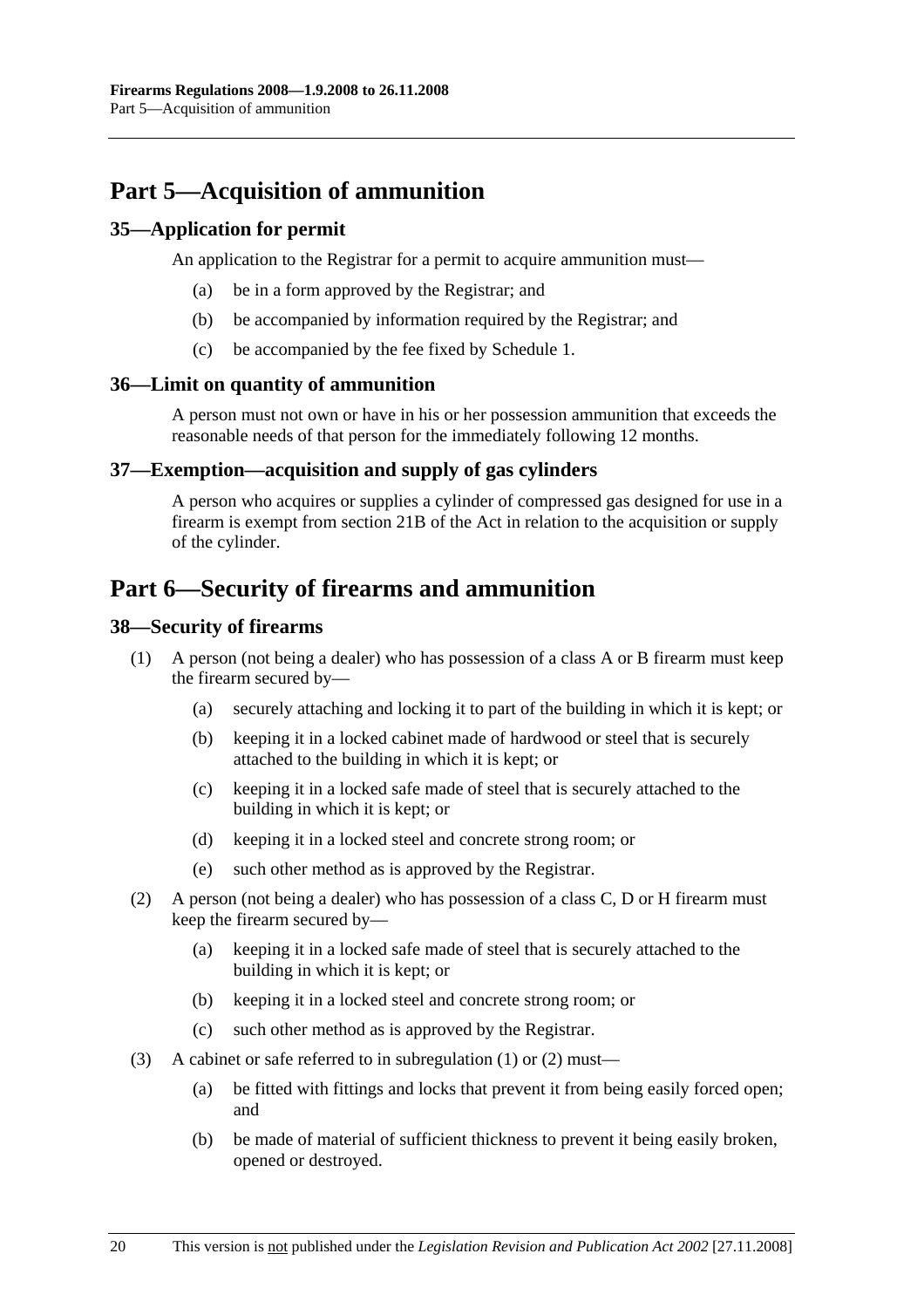(4) Despite subregulations  $(1)(c)$  and  $(2)(a)$ , a safe need not be attached to the building if its mass when empty is 150 kilograms or more.

#### **39—Possession of prescribed firearms**

A person who has possession of a prescribed firearm must keep the firearm secured in accordance with the conditions of the licence authorising possession of the firearm.

#### **40—Possession of firearms by dealers**

- (1) Subject to this regulation, a person who has possession of a class A, B, C, D or H firearm in his or her capacity as a dealer must keep the firearm secured by 1 of the methods set out in regulation 38 in respect of the relevant class of firearm.
- (2) A dealer is not required to comply with subregulation (1) during periods that his or her premises are open to the public in respect of class A or B firearms that are on display to members of the public entering the premises if the public does not have access to the firearms.
- (3) A dealer is not required to comply with subregulation (1) during periods that his or her premises are open to the public in respect of class H firearms that are on display to members of the public entering the premises if—
	- (a) the public does not have access to the firearms; and
	- (b) the firearms are secured in a manner approved by the Registrar.

#### **41—Ammunition**

- (1) Ammunition must be stored in a locked container separately from firearms.
- (2) A person must not have possession of a round of ammunition that includes high explosives or that is designed to kill, injure or incapacitate by means of smoke or chemicals.
- (3) A person must not have possession of a round of military ammunition unless—
	- (a) it has been modified so that it is incapable of being fired; or
	- (b) it is of *United Nations Hazard classification Code 1.4S* and has a calibre of less than 19.1mm.

#### **42—Security of dealer's building**

A dealer must ensure that the premises at which he or she carries on the business of dealing in firearms is properly secured against unlawful entry whenever the premises are unoccupied.

#### **43—Exemption from Part**

The Registrar may exempt a person from compliance with this Part subject to such conditions as he or she thinks fit and may vary or revoke an exemption at any time.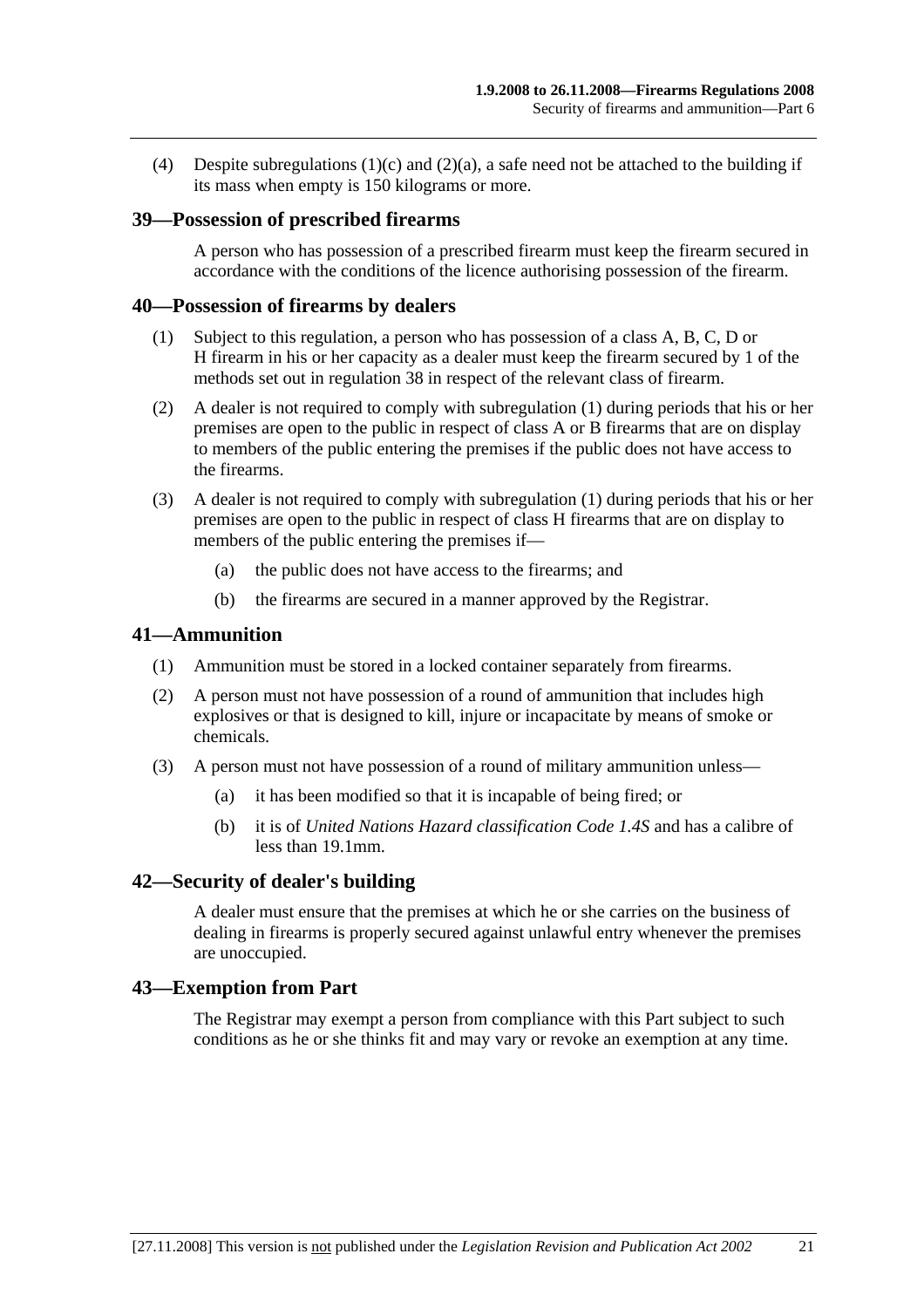# **Part 7—Recognised bodies**

# **Division 1—Recognised firearms clubs**

# **44—Application for recognition**

An application for recognition of a firearms club must be made to the Registrar in a form approved by the Registrar and must be accompanied by—

- (a) a copy of the rules relating to the constitution, powers, management and administration of the club; and
- (b) a list of the names and addresses of the members of the controlling body of the club and the office (if any) held by each member; and
- (c) a statement of the number of members of the club; and
- (d) a description of the current and proposed activities of the club; and
- (e) if the activities of the club include shooting—
	- (i) a plan of the range (if any) regularly used by the club and a map showing the location of the range; and
	- (ii) a list of the names and addresses of members of the club who are authorised to control the activities of club members at the range; and
	- (iii) evidence that the club has permission of the owner of the land on which the range is situated for the club's use of the range; and
	- (iv) evidence that the club has permission of the owner of adjoining land over which projectiles may pass in the course of shooting at the range; and
	- (v) evidence of compliance with the requirements of any other Act relating to the use of land as a shooting range; and
- (f) such other information as the Registrar requires.

# **45—Certificate of recognition**

- (1) If the Minister has declared a firearms club to be a recognised firearms club, the Registrar must provide the club with a certificate setting out—
	- (a) the date of recognition; and
	- (b) the location of the club's range or ranges; and
	- (c) the current activities (and the proposed activities if any) of the club.
- (2) The club must display the certificate, or a copy of the certificate, in a prominent position on its premises or at the range used by it.

# **46—Approval of Registrar required for alteration to range**

A recognised firearms club must not alter the range or ranges used by the club without first obtaining the approval of the Registrar.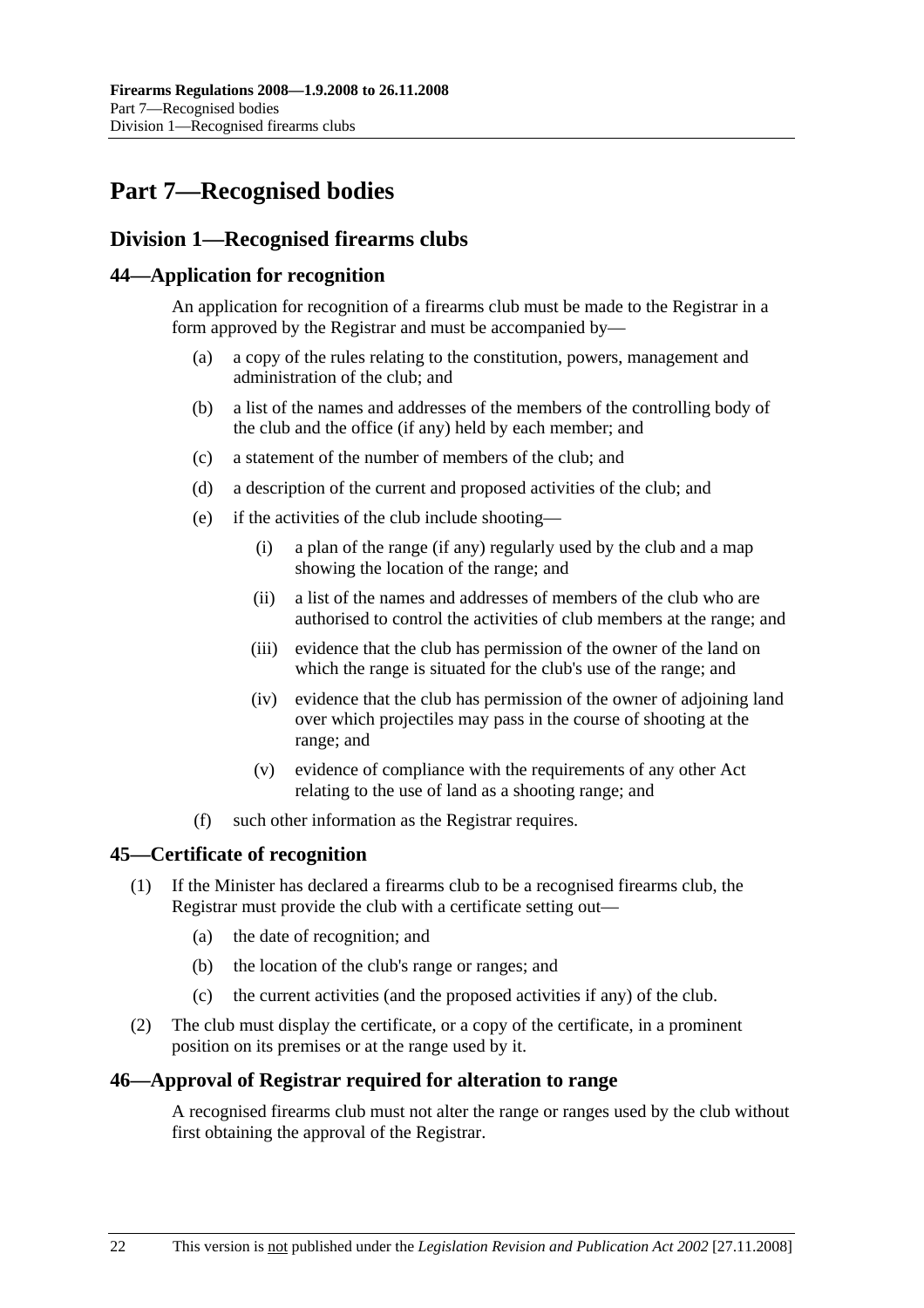### **47—Club to inform Registrar of change**

- (1) A recognised firearms club must, within 28 days after—
	- (a) a variation to the rules of the club comes into force; or
	- (b) the membership of the controlling body of the club changes; or
	- (c) a variation in or addition to the activities of the club has occurred,

provide the Registrar with—

- (d) the text of the variation to the rules; or
- (e) the names and addresses of the members of the controlling body and the office (if any) held by each member; or
- (f) a description of the variation in or addition to the activities of the club.
- (2) A recognised firearms club must—
	- (a) from time to time, at the request of the Registrar, provide the Registrar with such information in relation to the affairs and activities of the club as the Registrar requires; and
	- (b) permit the Registrar, or a person authorised by the Registrar, to inspect the club premises and the range at any reasonable time.

#### **48—Acceptance of new members**

A recognised firearms club must not grant an application for membership of the club unless—

- (a) if the club is a shooting club—the applicant has produced to the club the applicant's shooting club member's licence or a certificate of the Registrar, issued within the preceding 21 days, certifying that the Registrar is satisfied that the applicant is a fit and proper person to hold a shooting club member's licence; or
- (b) if the club is a collectors' club—the applicant has produced to the club the applicant's collector's licence or a certificate of the Registrar, issued within the preceding 21 days, certifying that the Registrar is satisfied that the applicant is a fit and proper person to hold a collector's licence; and
- (c) the applicant has produced to the club 2 references each of which appears to have been signed by a person within the preceding 21 days and to state that the person has known the applicant for at least the preceding 2 years and that the applicant is a person of good character and a suitable person to be a member of a firearms club; and
- (d) an office holder of the club has, by personal contact with the person named in each reference as the referee, confirmed the signing of the reference by the person on the date stated in the reference and the contents of the reference.

# **49—Records to be kept by clubs**

- (1) A recognised firearms club must make records, as required by the Registrar by notice in writing, of—
	- (a) in respect of each person granted membership of the club, the actions taken in compliance with regulation 48; and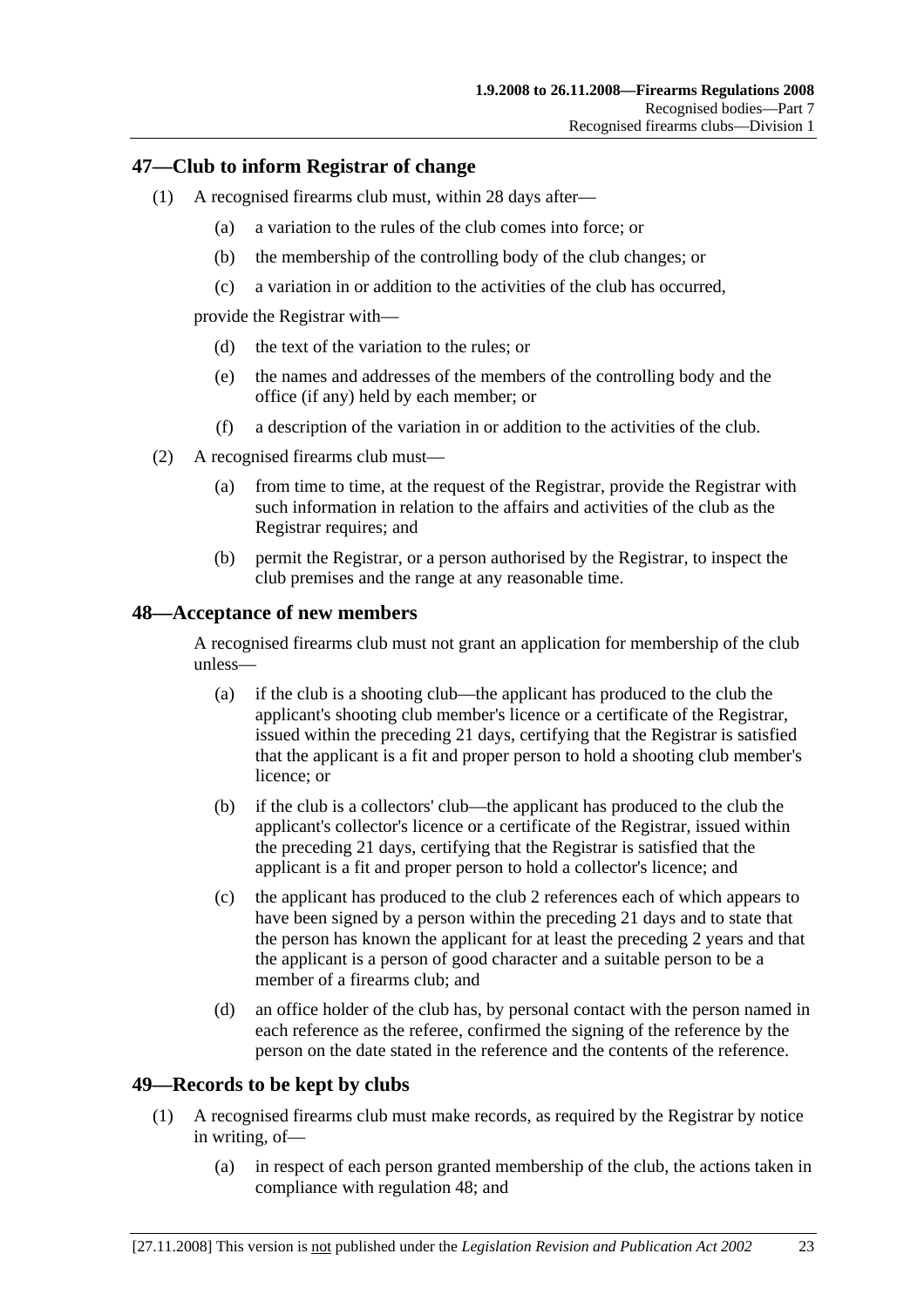- (b) participation by members of the club in activities of the club that involve the shooting of firearms; and
- (c) attendance by members of the club at meetings of the club including those of the kind referred to in paragraph (b) (if any).
- (2) Records referred to in subregulation (1) must be kept by the club for at least 3 years and must be produced for inspection when requested by the Registrar.

#### **50—Change in membership**

Within 28 days after a person ceases to be a member of a recognised firearms club, the club must give the Registrar written notice of the member's name and last known address and the date on which the membership terminated and, in the case of expulsion, the reason or reasons for the expulsion.

# **Division 2—Recognised paint-ball operators and recognised commercial range operators**

### **51—Application for recognition of paint-ball operator**

- (1) An application for recognition of a paint-ball operator and approval of the operator's grounds must be made to the Registrar in a form approved by the Registrar and must be accompanied by—
	- (a) a description of the proposed activities of the operator; and
	- (b) a plan of the grounds proposed to be used by the operator and a map showing the location of the grounds; and
	- (c) a list of the names and addresses of the persons who are authorised to control the activities of persons on those grounds; and
	- (d) evidence that the operator has permission of the owner of the land on which the grounds are situated for the operator's use of the grounds; and
	- (e) evidence of compliance with the requirements of any other Act relating to use of land as grounds of a paint-ball operator; and
	- (f) such other information as the Registrar requires.
- (2) An application by a company must be accompanied by—
	- (a) a copy of the constitution of the applicant;
	- (b) a list of the names and addresses of the directors and shareholders of the applicant.

#### **52—Application for recognition of commercial range operator**

- (1) An application for recognition of a commercial range operator and approval of the operator's range must be made to the Registrar in a form approved by the Registrar and must be accompanied by—
	- (a) a description of the proposed activities of the operator; and
	- (b) a plan of the range proposed to be used by the operator and a map showing the location of the range; and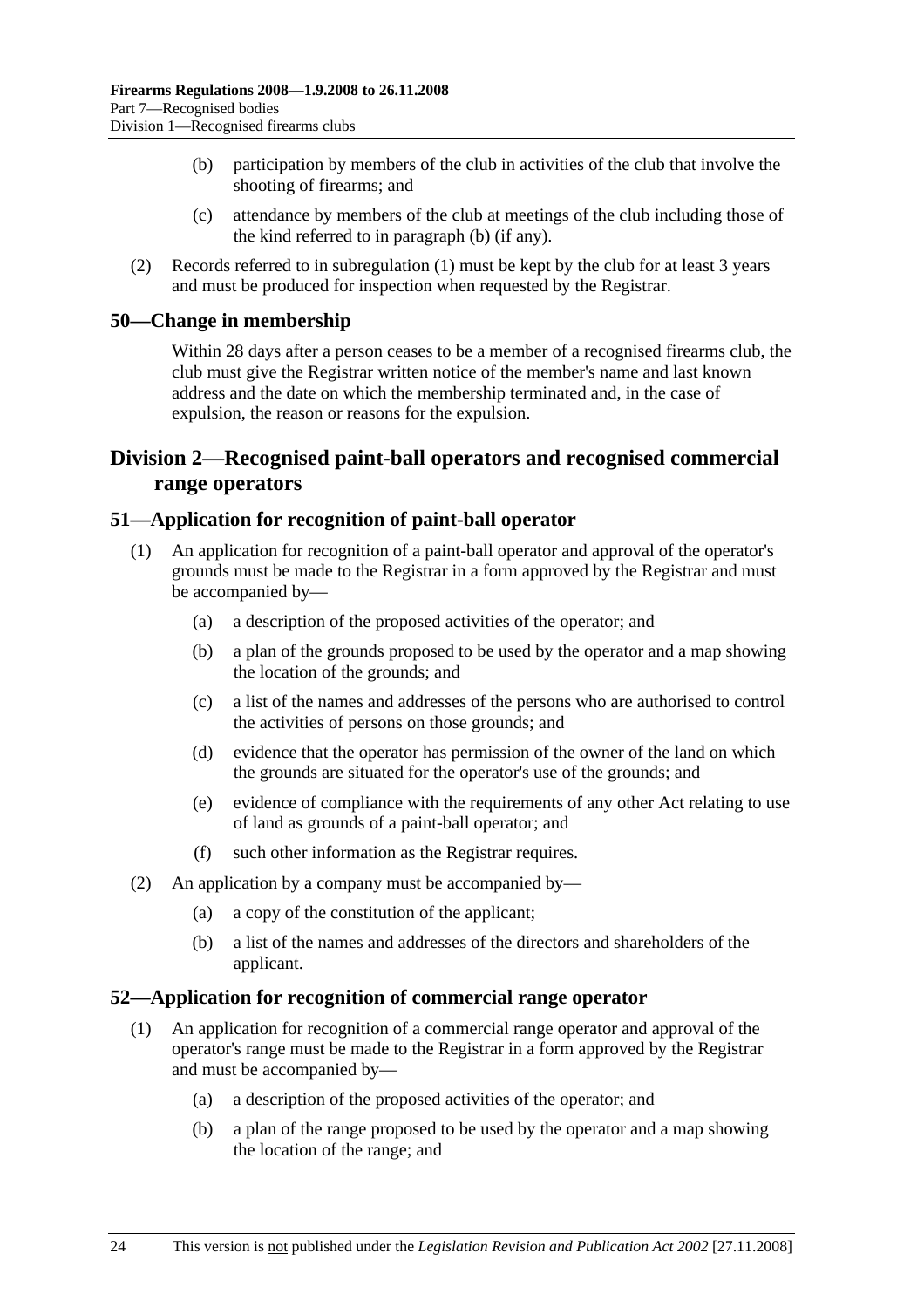- (c) a list of the names and addresses of the persons who are authorised to control the activities of persons on the range; and
- (d) evidence that the operator has permission of the owner of the land on which the range is situated for the operator's use of the range; and
- (e) evidence of compliance with the requirements of any other Act relating to use of land as a shooting range; and
- (f) such other information as the Registrar requires.
- (2) An application by a company must be accompanied by—
	- (a) a copy of the constitution of the applicant; and
	- (b) a list of the names and addresses of the directors and shareholders of the applicant.

# **53—Certificate of recognition**

- (1) If the Minister has declared a person to be a recognised paint-ball operator or recognised commercial range operator, the Registrar must provide the operator with a certificate setting out—
	- (a) the date of recognition; and
	- (b) the location of the operator's grounds or range; and
	- (c) the proposed activities of the operator.
- (2) The operator must display the certificate, or a copy of the certificate, in a prominent position at the grounds or range used by the operator.

# **54—Alteration of grounds or range**

A recognised paint-ball operator or a recognised commercial range operator must not alter the grounds or range used by the operator without first obtaining the approval of the Registrar.

# **55—Operator to inform Registrar of change**

- (1) A recognised paint-ball operator or recognised commercial range operator must, within 28 days after a variation in or addition to the activities of the operator has occurred, provide the Registrar with a description of the variation in or addition to the activities of the operator.
- (2) A recognised paint-ball operator or recognised commercial range operator that is a company must, within 28 days after—
	- (a) a variation to the constitution of the operator comes into force; or
	- (b) a change in the directors or shareholders of the operator has occurred,

provide the Registrar with—

- (c) the text of the variation to the constitution; or
- (d) the names of the persons who have ceased to be directors or shareholders of the operator and the names and addresses of persons who have become directors or shareholders of the operator,

(as the case requires).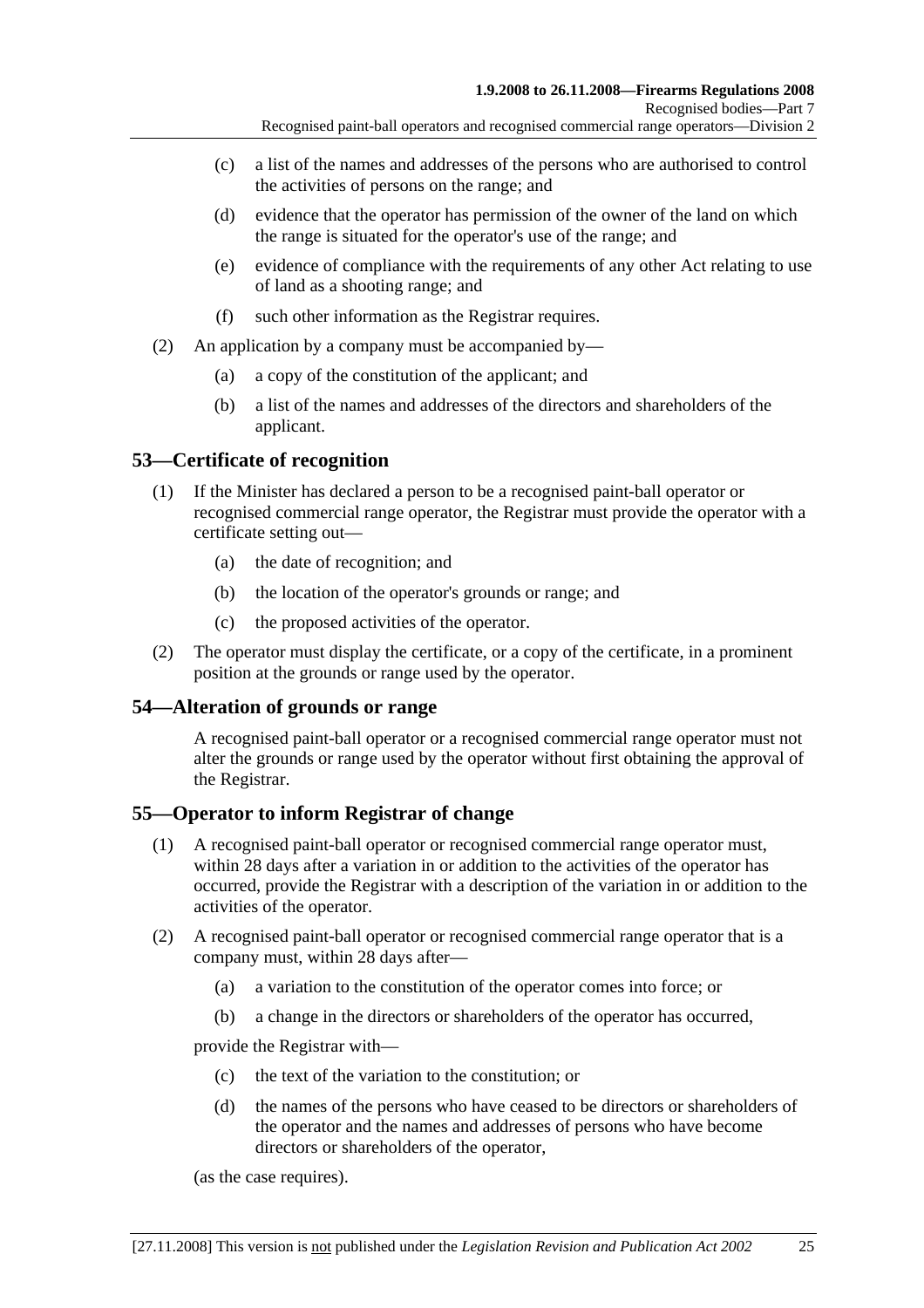- (3) A recognised paint-ball operator or recognised commercial range operator must—
	- (a) from time to time, at the request of the Registrar, provide the Registrar with such information in relation to the affairs and activities of the operator as the Registrar requires; and
	- (b) permit the Registrar, or a person authorised by the Registrar, to inspect the operator's premises and grounds or range at any reasonable time.

# **Part 8—Miscellaneous**

### **56—Advertising firearm for sale**

A person (other than a dealer) who advertises a firearm for sale must include in the advertisement the identification number or combination of numbers and letters stamped or engraved on the firearm.

### **57—Transporting of firearms—exclusion from section 35A of Act**

- (1) A person who carries on the business of carrying goods may carry a firearm and ammunition, or cause a firearm and ammunition to be carried, by the same vehicle, vessel or aircraft if—
	- (a) the owner of the firearm and the owner of the ammunition are being carried by the same vehicle, vessel or aircraft and no ammunition is carried in the chamber, breech or a magazine of the firearm; or
	- (b) the firearm and ammunition are carried in the same vehicle, vessel or aircraft with the approval of the Registrar.
- (2) For the purposes of section  $35A(2)$  of the Act, a class C, D or H firearm must not be transported if there is a round of ammunition in the chamber, breech or a magazine of the firearm.

# **58—Records**

- (1) Records that a person is required to compile and keep under the Act, these regulations or the conditions of a licence must be produced on demand to the Registrar or a police officer.
- (2) All alterations made to records compiled and kept under the Act, these regulations or the conditions of a licence must be made so that the entry that is altered remains clearly legible.

#### **59—Form of applications and licences etc**

- (1) An application to the Registrar under the Act or these regulations must, unless otherwise provided, be in a form approved by the Registrar.
- (2) A licence, permit or registration certificate granted or issued by the Registrar must, unless otherwise provided, be in a form approved by the Registrar.

#### **60—Fees**

The fees payable under the Act and these regulations are set out in Schedule 1.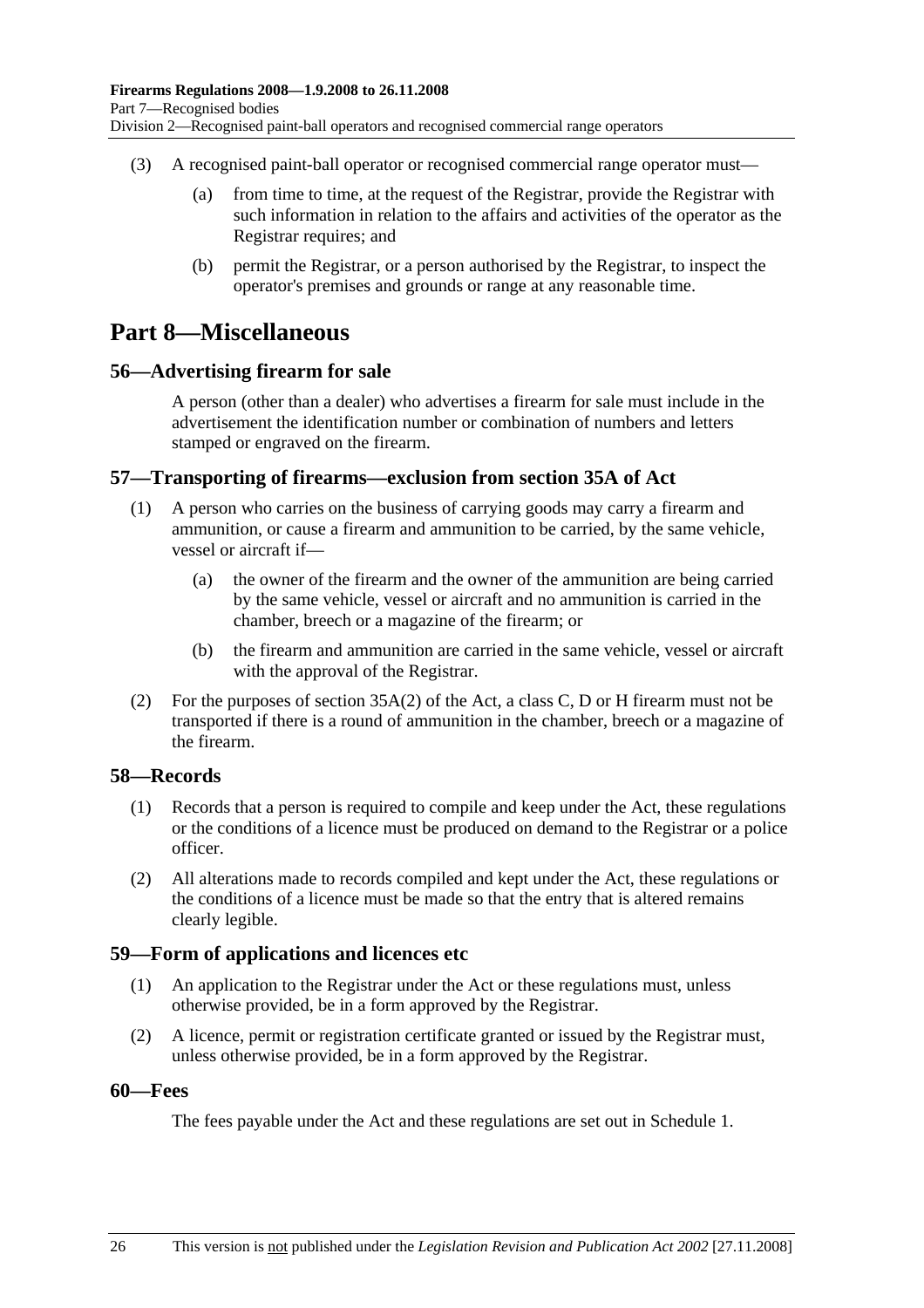### **61—Offence**

A person who contravenes, or fails to comply with, a provision of these regulations is guilty of an offence.

Maximum penalty: \$2 500.

# **Schedule 1—Fees**

| $\mathbf{1}$                                                                  | Application for grant or renewal of firearms licence for prescribed firearms                                                                                                          |                                                                |         |  |  |
|-------------------------------------------------------------------------------|---------------------------------------------------------------------------------------------------------------------------------------------------------------------------------------|----------------------------------------------------------------|---------|--|--|
| $\overline{2}$                                                                | Application for grant or renewal of firearms licence for firearms other than<br>prescribed firearms-                                                                                  |                                                                |         |  |  |
|                                                                               | (a)                                                                                                                                                                                   | if term of licence does not exceed 1 year                      | \$65    |  |  |
|                                                                               | (b)                                                                                                                                                                                   | if term of licence exceeds 1 year but does not exceed 3 years  | \$169   |  |  |
|                                                                               | (c)                                                                                                                                                                                   | if term of licence exceeds 3 years but does not exceed 5 years | \$269   |  |  |
| 3                                                                             | Application for grant or renewal of dealer's licence authorising dealing in firearms or<br>firearms and ammunition-                                                                   |                                                                |         |  |  |
|                                                                               | (a)                                                                                                                                                                                   | if term of licence does not exceed 1 year                      | \$335   |  |  |
|                                                                               | (b)                                                                                                                                                                                   | if term of licence exceeds 1 year but does not exceed 3 years  | \$974   |  |  |
|                                                                               | (c)                                                                                                                                                                                   | if term of licence exceeds 3 years but does not exceed 5 years | \$1 616 |  |  |
| 4                                                                             | Application for grant or renewal of dealer's licence that only authorises dealing in<br>ammunition-                                                                                   |                                                                |         |  |  |
|                                                                               | (a)                                                                                                                                                                                   | if term of licence does not exceed 1 year                      | \$99    |  |  |
|                                                                               | (b)                                                                                                                                                                                   | if term of licence exceeds 1 year but does not exceed 3 years  | \$269   |  |  |
|                                                                               | (c)                                                                                                                                                                                   | if term of licence exceeds 3 years but does not exceed 5 years | \$440   |  |  |
| 5                                                                             | Application for variation of licence<br>\$40                                                                                                                                          |                                                                |         |  |  |
| 6                                                                             | Application for registration of firearm in name of owner of firearm or for issue of<br>\$24<br>duplicate certificate of registration                                                  |                                                                |         |  |  |
| 7                                                                             | Application for licence to replace licence lost, stolen or destroyed<br>\$40                                                                                                          |                                                                |         |  |  |
| 8                                                                             | Application for permit to acquire ammunition                                                                                                                                          |                                                                | \$24    |  |  |
| Fee to witness the transfer of a firearm under Part 3 Division 2A of Act<br>9 |                                                                                                                                                                                       |                                                                | \$16    |  |  |
|                                                                               | However, if a firearm is registered in the name of the owner immediately after the<br>transfer of the firearm is witnessed by a police officer, the witnessing fee is not<br>payable. |                                                                |         |  |  |
|                                                                               | 10 Administrative fee on late renewal of a licence<br>\$26                                                                                                                            |                                                                |         |  |  |
|                                                                               |                                                                                                                                                                                       |                                                                |         |  |  |

# **Schedule 2—Revocations**

# **1—Revocation of** *Firearms Regulations 1993*

The *Firearms Regulations 1993* are revoked.

# **2—Revocation of** *Firearms (Compensation) Regulations 1996*

The *Firearms (Compensation) Regulations 1996* are revoked.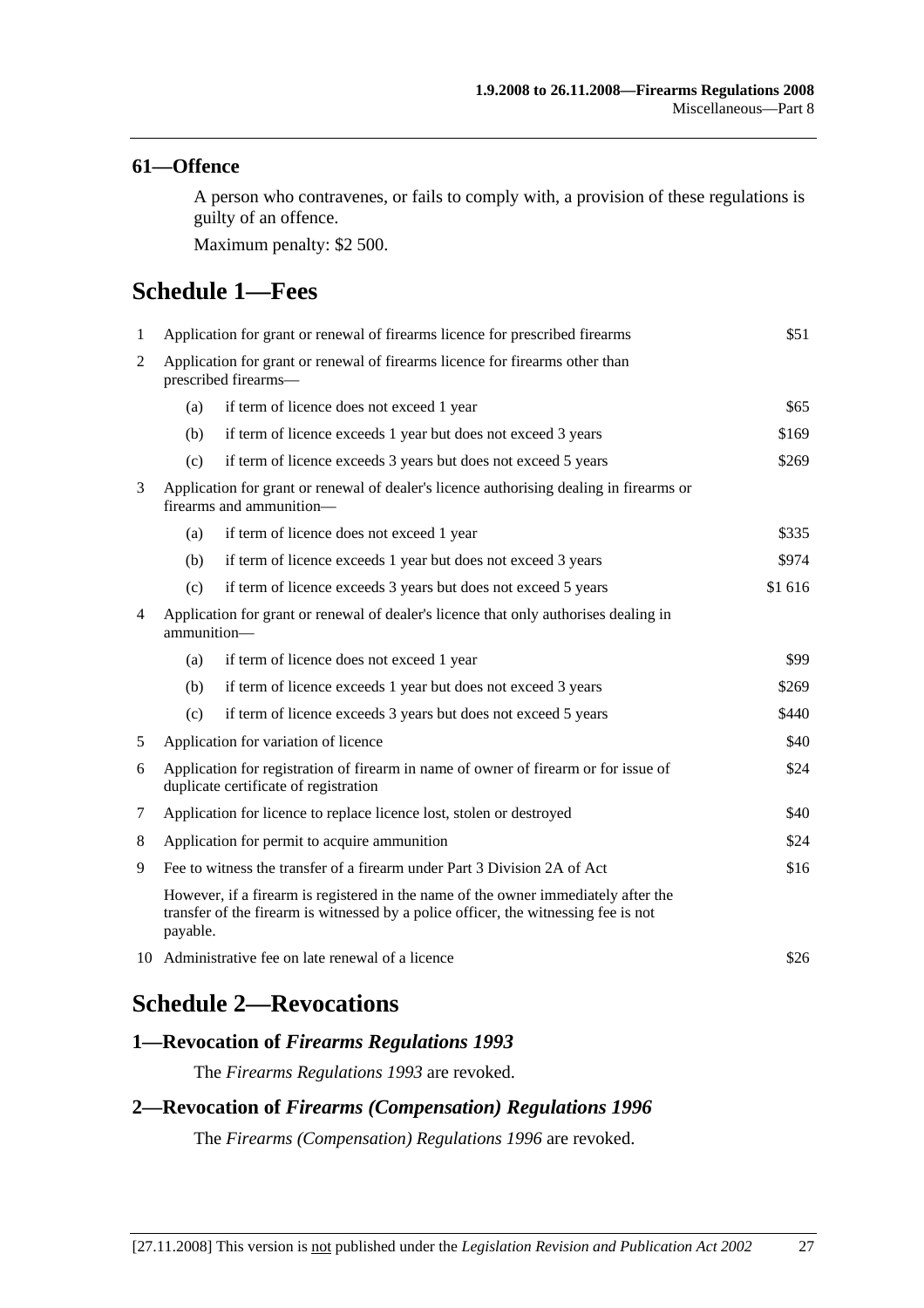# **3—Revocation of** *Firearms (Exemption for Certain Exhibitors) Regulations 2003*

The *Firearms (Exemption for Certain Exhibitors) Regulations 2003* are revoked.